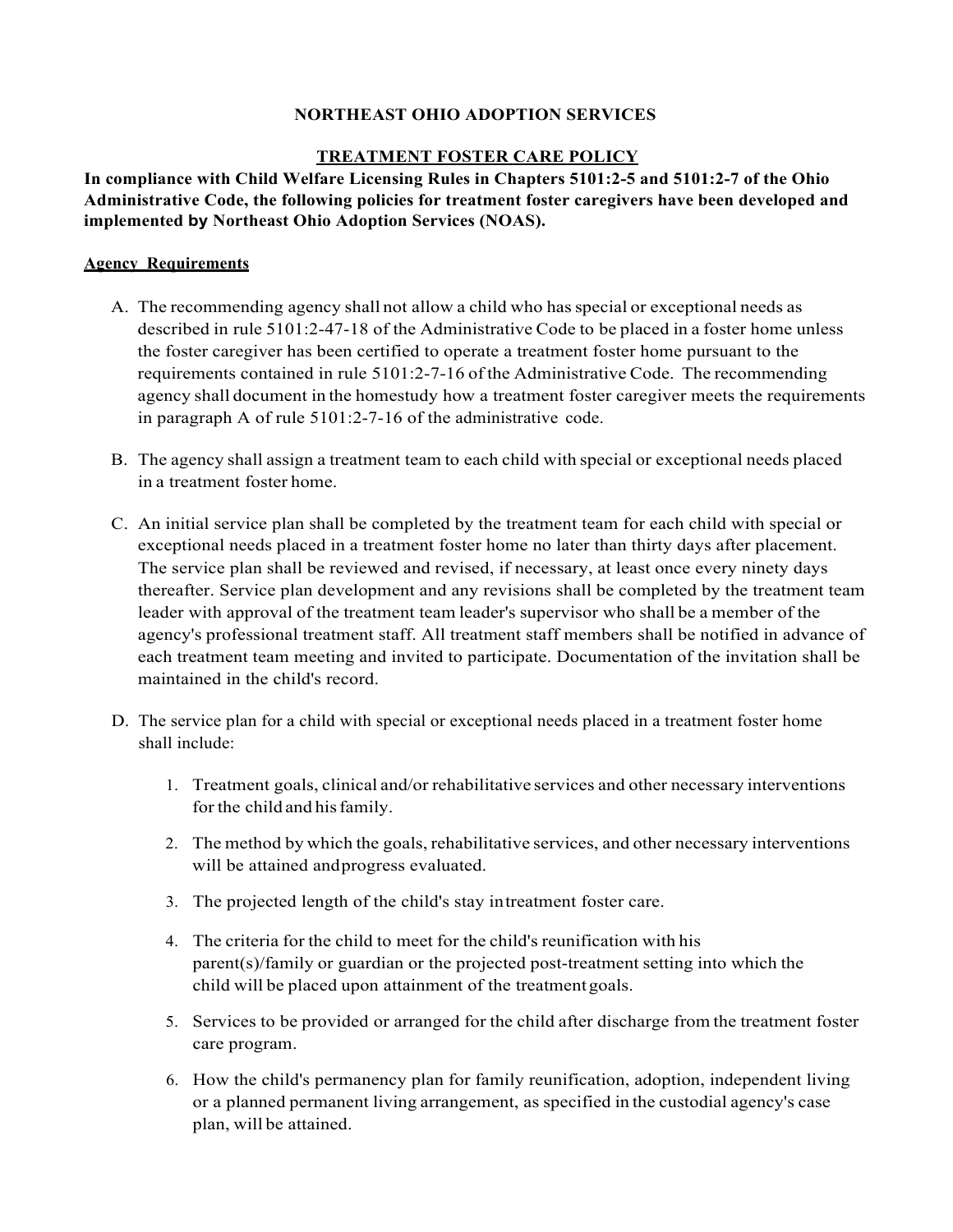- E. The recommending agency shall develop an individual plan for respite care for each child with special or exceptional needs placed in treatment foster care. The use of respite care shall comply with the agency's respite care policy prepared pursuant to rule 5101:2-5-13 of the Ohio Administrative Code. A copy of the individual plan for respite care for each foster child with special or exceptional needs placed in a treatment foster home shall be included in the child's case record.
- F. The agency shall ensure that a member of the agency's professional staff shall be on-call for treatment foster caregivers and children with special or exceptional needs placed in a treatment foster home on a twenty-four hour, seven-day-a-week basis.
- G. The agency shall ensure that treatment foster caregivers are provided with a manual containing all policies, procedures and other information related to the treatment foster care program no later than the date the individual becomes certified to operate a treatment foster home. NOAS shall also provide treatment foster caregivers with copies of any revisions to the manual within thirty days of the revision.
- H. The agency shall coordinate with the agency holding custody of a child in treatment foster care or the child's parent or guardian for the provision of all rehabilitative services and other necessary interventions contained in the child's service plan and any revisions thereto. The agency shall also implement those aspects of the child's service plan that are itsresponsibility.
- I. The agency shall ensure that a discharge summary is prepared pursuant to rule 5101:2-5-17 of the Ohio Administrative Code for each special or exceptional needs child discharged from a treatment foster home. When a child is placed from a foster home into a respite care setting, a discharge summary is not required provided the child is expected to return to the foster home when the period of respite care has ended.
- J. At the time of placement and whenever additional information becomes available, the agency shall disclose to the treatment foster caregiver all information available to the agency about the child and his family pursuant to rule 5101:2-41-90 of the Ohio Administrative Code. Documentation of the receipt of this information shall be maintained in the treatment foster caregiver's record and in the child's record.
- K. The agency shall assure that all professional treatment staff required to be licensed shall be appropriately licensed. Professional treatment staffshall demonstrate to the employing or contracting agency that the training required for professional licensure shall be in topics appropriate to treatment foster care. Documentation of the training topics shall be maintained in the child's record.
- L. All professional treatment staffshall annually complete at least fifteen hours of training specific to treatment foster care issues and mission of the agency.
- M. The agency shall assure that all professional treatment staff are provided with a manual of all policies and procedures relevant to the treatment foster care program at the beginning of their employment with the agency. If the agency contracts with an individual that is a member of the professional treatment staff, the agency shall provide a manual of all policies and procedures relevant to the treatment foster care program to the individual at the onset of the contractual agreement.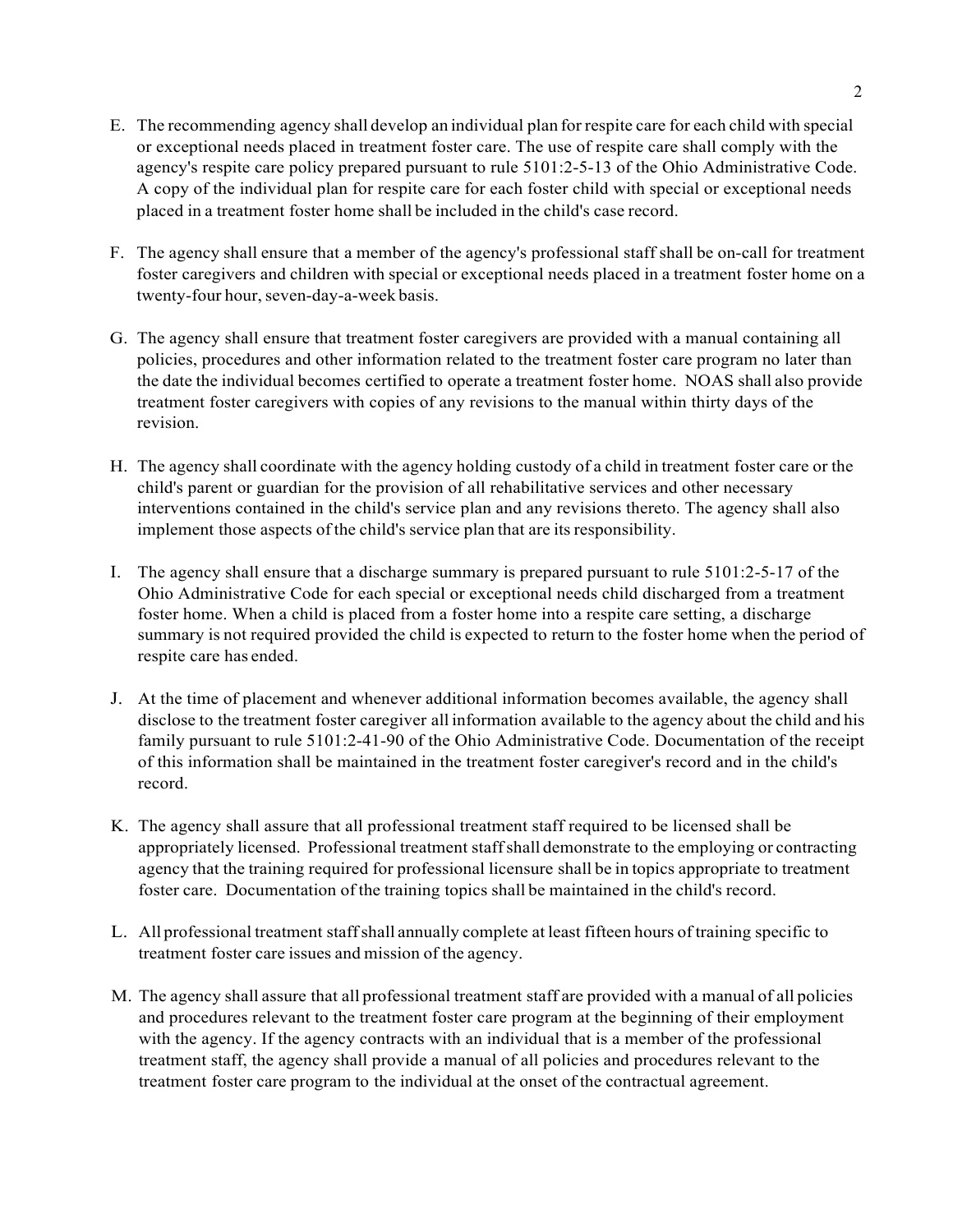- N. The agency shall not prohibit treatment foster caregivers from participation in any formal or informal support groups organized for the purpose of supporting foster caregivers.
- 0. The agency shall ensure that professional treatment staff shall have weekly consultation and face-toface contact at least every two weeks with at least one member of each treatment foster caregiver couple or co-parents serving a child with special or exceptional needs. At least one of the face-to-face contacts each month shall take place in the treatment foster home.
- P. The agency shall ensure that professional treatment staffshall have at least weekly contact and face-toface meetings at least every two weeks with each special or exceptional needs child placed in a treatment foster home. At least one of the face-to-face contacts each month shall take place in the treatment foster home.
- Q. The agency shall ensure that treatment foster caregivers keep a written record of the behavior and progress towards achieving treatment goals asidentified in the child's service plan for each foster child placed in a treatment foster home. The written record ("Treatment Foster Care Behavior/Progress Log") shall be maintained weekly and submitted monthly with the "Day of Care Voucher".
- R. The agency shall assure that treatment foster caregivers are aware of the potential side effects of any prescribed medication for children placed in their home.

## **Staffing Structure**

- A. Each foster child will have an assigned permanency planning specialist who will provide case management services. The assigned permanency planning specialist will serve as the treatment team leader for the treatment foster child.
- B. Each treatment team leader will have a maximum caseload of eighteen (18) foster children pending certain variables. Such variables include the intensity of service needed by the assigned children, geographical distance, the treatment team leader's experience and skill level, staff turnover, etc. The caseload may be comprised of any combination of treatment or family foster children depending on the variables stated above.
- C. Each treatment team leader shall report to a treatment team leader supervisor (director of permanency planning). The treatment team leader supervisor is responsible for supervision of the treatment team leader and of the cases that are assigned to that treatment team leader. The supervisor will supervise no more than twelve (12) treatment team leaders pending certain variables. Such variables may include the intensity of services needed by the assigned children, the geographical distance of the assigned homes, the treatment team leader's experience and skill level, the supervisor's experience and skill level, staff turnover, etc.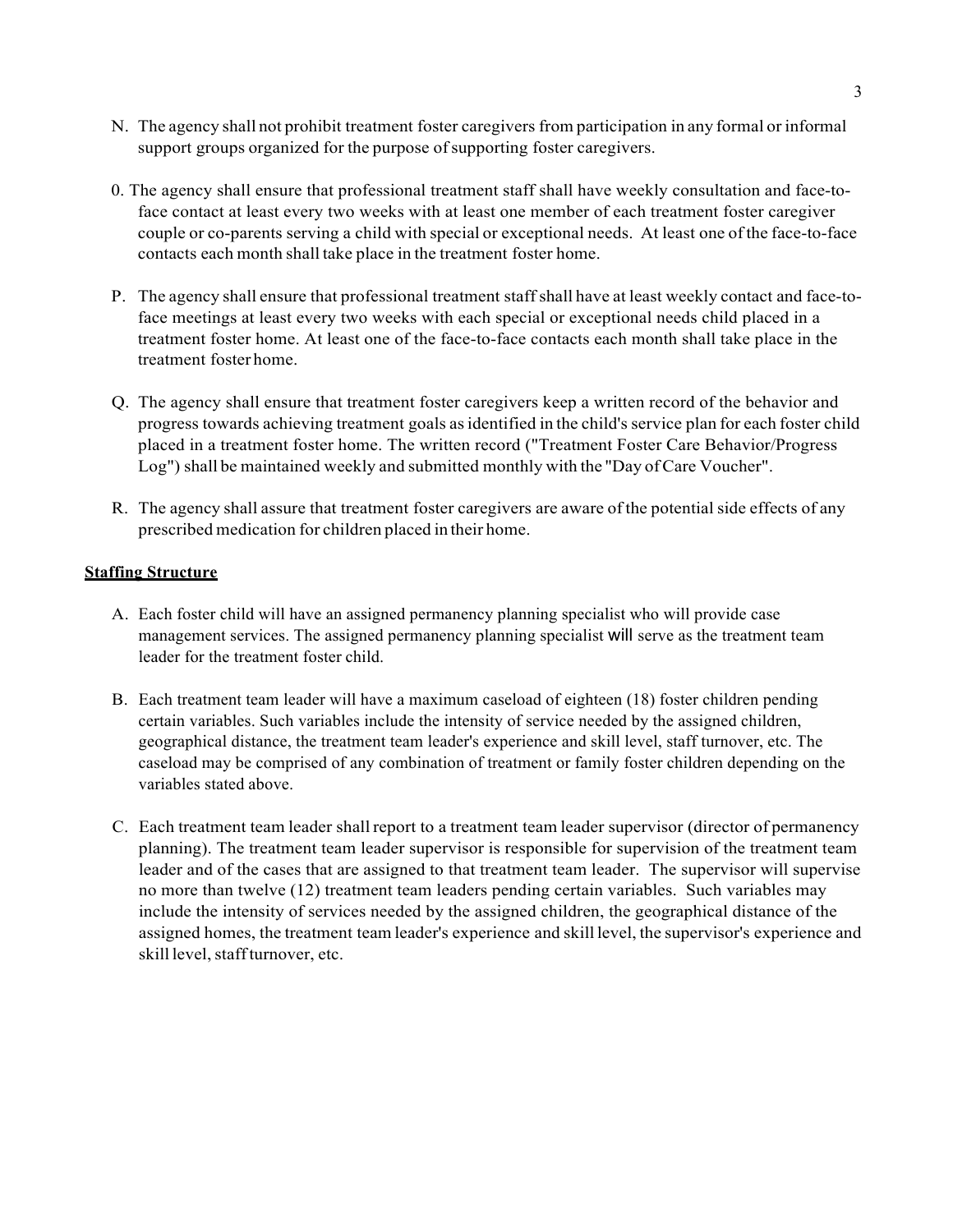# **Treatment Foster Caregiver Requirements**

- A. A treatment foster caregiver initially certified after August 21, 2008 shall meet at least one of the following requirements {Thisrequirement shall not apply to a treatment foster caregiver certified prior to August 21, 2008):
	- 1. A minimum of three hundred sixty five days of caring for a foster child in placement as a certified foster caregiver.
	- 2. A minimum of sixty hours of training in a classroom setting that complies with the following:
		- a. For an applicant the training shall be completed within twenty-four months prior to the date of application for initial certification as a specialized caregiver.
		- b. For a certified caregiver, the training shall be completed within twenty-four months of the certified caregiver's written intent to upgrade their certification if the caregiver does not meet the requirement in #1 above.
		- c. The training shallrelate to children with special or exceptional needs as defined in rule 5101:2-47-18 ofthe Ohio AdministrativeCode.
	- 3. A minimum of five years cumulative experience caring for a child in the home of the foster caregiver or applicant on a dailybasis.
	- 4. A minimum of one year of cumulative experience caring for a child who has special or exceptional needs as defined in rule 5101:2-47-18 of the Ohio Administrative Code in the home of the foster caregiver or applicant on a daily basis.

NOAS will determine that a foster caregiver hasthe equivalent experience necessary to be certified as a treatment level foster caregiver if it can be documented that the foster caregiver meets at least one of the four requirements listed above.

# B. Training Requirements:

NOAS' treatment foster homes shall receive thirty-six (36) hours of preplacement training prior to NOAS recommending the home for certification. The preplacement training shall be completed within the eighteen-month span immediately prior to the date NOAS recommends the foster home for certification. The acceptance of preplacement training completed outside a classroom, where a trainer is not present, shall be considered by NOAS on an individual basis and shall not be used for more than six hours of preplacement training. The preplacement training program for treatment foster homes shall consist of, but not be limited to, the following topics:

- The legal rights and responsibilities of foster caregivers;
- NOAS' policies and procedures regarding foster caregivers;
- ODJFS' requirements for certifying foster homes;
- The effects placement, separation, and attachment issues have on children, their families, and foster caregivers;
- Foster caregivers' involvement in permanency planning for children and their families;
- The effects of physical abuse, sexual abuse, emotional abuse, neglect, and substance abuse on normal human growth and development;
- Behavior management techniques;
- Effects of caregiving on children's families;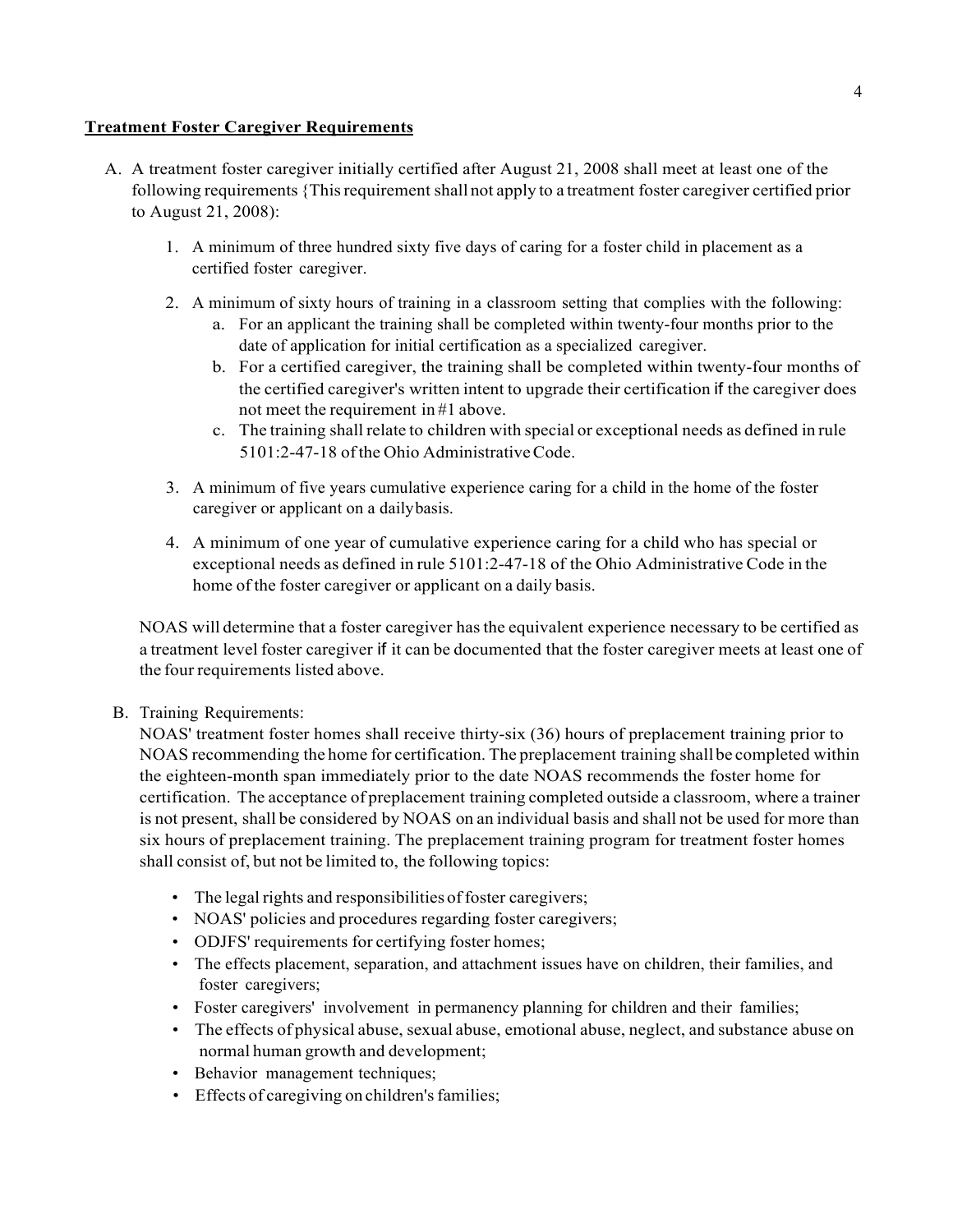- At least three hours of cultural issues in placement training including cultural diversity training;
- Prevention, recognition, and management of communicable diseases;
- Community health and social services available to children and their families;
- The substance ofsection 2152.72 of the Ohio Revised Code which deals with the information required to be shared with a foster caregiver when a child who has been adjudicated a delinquent child for the commission of certain violent crimes is placed in a foster home. A course addressing section 2152.72 of the Ohio Revised Code shall be not less than one hour long;
- Preparing adolescents for independent living (for a prospective foster caregiver who will be providing care for a youth expected to remain in foster care until the youth's eighteenth birthday);
- The reasonable and prudent parent standard as described in division  $(C)$  of section 5103.162 of the RevisedCode.
- Courses specific to the types of children to be placed in the type of specialized foster home the person seeks to operate;
- Issues concerning appropriate behavioral intervention techniques such as de-escalation, selfdefense and instruction that physical, mechanical, and chemical restraint of a foster child shall not be utilized by a foster caregiver in any circumstance. (Refer to items C.4., C.5., and C.6. in the "Behavior Intervention" section of this policy.);
- Education advocacy training;
- Certification in a first aid training program and a child and adult cardiopulmonary resuscitation (CPR) training program such asthose offered by the American Red Cross, the American Heart Association or the equivalent.

Training that may be considered as meeting either a requirement for preplacement training for a specialized foster caregiver or a requirement for continuing training for a foster caregiver may be counted as meeting either requirement, even though the caregiver may be certified to operate only one type of foster home at atime.

NOAS treatment foster homes shall complete a minimum of sixty (60) hours of continuing training during the two-year certification span beginning from the effective date of the caregiver's initial certification or the effective date of the most recent recertification as applicable. The continuing training program shall be in accordance with the caregiver's written needs assessment and continuing training plan and may include, but not be limited to, the following topics:

- Parents and foster caregivers as part of child protection teams;
- The dynamics of child abuse and neglect and recognizing and preventing child abuse and neglect;
- The effect of child abuse and neglect on child development;
- How foster caregivers should work with children and their families regarding placement, separation, and attachment issues;
- Behavior management techniques;
- Foster caregivers working with children's families;
- Effects of caregiving on children's families;
- Caring for children who have been sexually abused;
- Cultural competency;
- Substance abuse and dependency;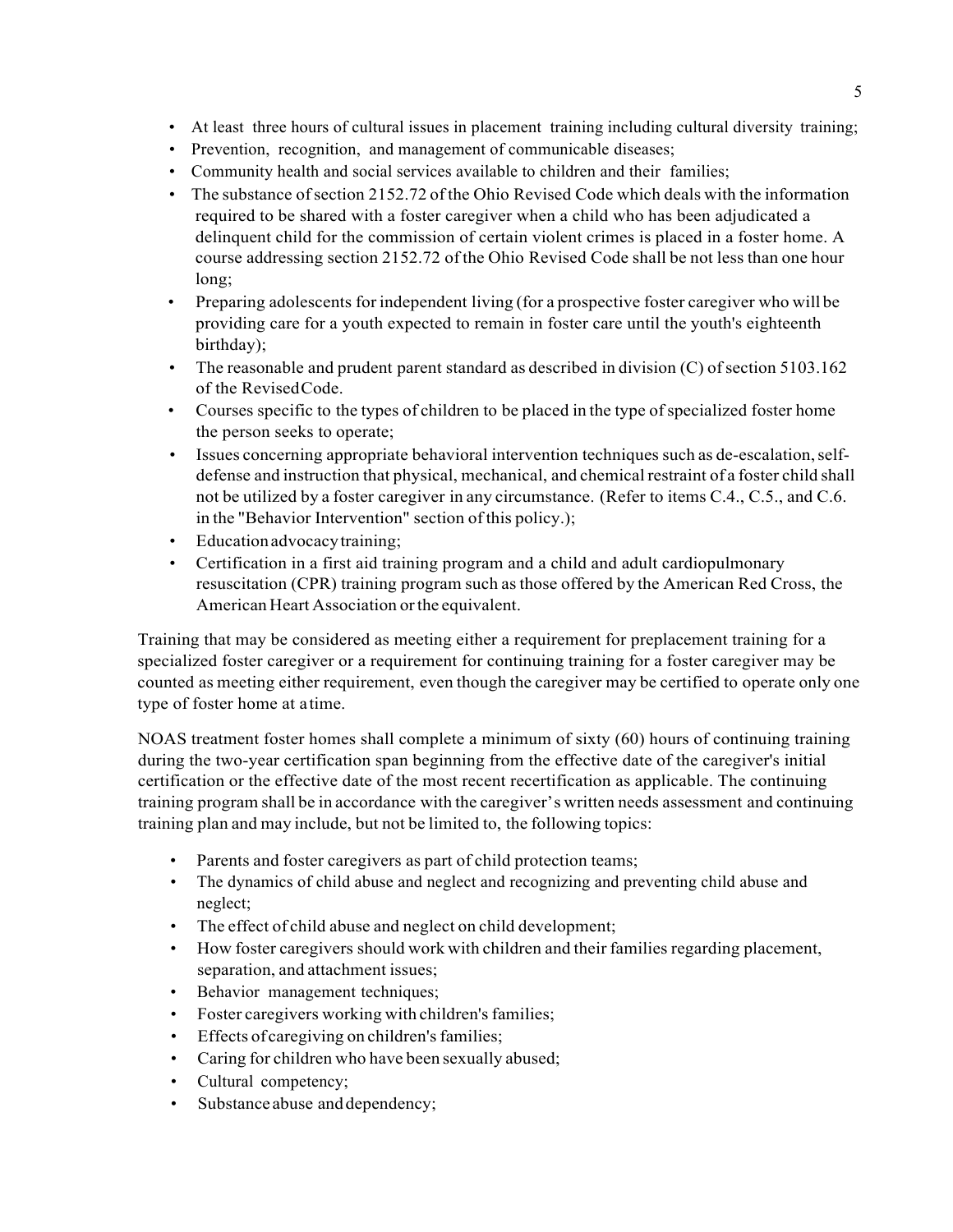- Symptoms of mental illness and learning disorders;
- Developmentally appropriate activities for children;
- Preparing adolescents for independent living (for a foster caregiver who will be providing care for a youth expected to remain in foster care until the youth's eighteenth birthday);
- Issues concerning appropriate behavioral intervention techniques, such as de-escalation, selfdefense and instruction that physical, mechanical, and chemical restraint of a foster child shall not be utilized by a foster caregiver. (Refer to items C.4., C.5., and C.6. in the "Behavior Intervention" section ofthis policy.);
- Educationadvocacytraining.
- Treatment foster caregivers are required to maintain continuous certification in a first aid training program and a child and adult cardiopulmonary resuscitation (CPR) certification training programs such asthose training programs offered by the American Red Cross and the American Heart Association or the equivalent.

Each foster caregiver who is certified to care for a child ages fourteen years arid older is required to receive training during each two-year certification span that relates to providing independent living services, as defined in section 2151.81 of the Revised Code, to a child placed as provided in division (B)(2) of section 2151.353 of the Revised Code.

If the foster caregiver has a "good cause" (e.g., documented illness, critical emergencies, lack of accessible training programs, etc.) as determined by NOAS for failing to complete the continuing training, NOAS will recommend to ODJFS that the foster caregiver's foster home certificate be renewed. However, before recommending this renewal, NOAS will develop a corrective action plan, specific to the individual caregiver's situation, for prompt completion of the continuing training. If the foster caregiver fails to comply with the corrective action plan, NOAS will recommend to ODJFS that the foster caregiver's foster home certificate be revoked.

It will be considered "good cause" for failing to complete the continuing training, if the foster caregiver has served in active duty with a branch of the armed forces of the United States for more than thirty days in the preceding two-year span or if the foster caregiver has served in active duty as a member of the Ohio organized militia as defined in section 5923.01 of the Revised Code, which includes the Ohio national guard, the Ohio naval militia and the Ohio military reserve, for more than thirty days in the preceding two-year span and that active duty relates to either an emergency in or outside of Ohio or to military duty in or outside of Ohio. In the corrective action plan for failing to complete the continuing training, the additional time granted to the foster caregiver to complete the continuing training will be one month for each month the caregiver was on active duty. Any required training that is not met at the end of a foster caregiver's certification span applying to the preceding sentence will be waived by NOAS. When a waiver of training is approved by NOAS regarding the situations mentioned in this paragraph, the required training for the next certification span will be the same as for any other caregiver operating a foster home of which the foster caregiver is certified. The agency will document any such extension of time in the foster caregiver's record.

A foster caregiver may complete up to twenty per cent of his or her continuing training requirement by teaching one or more training classes to other foster caregivers or by providing mentoring services to other foster caregivers. The definition of mentoring services, at a minimum, is assisting foster caregivers with information that will encourage communication between the new foster caregivers and human services agencies; offering foster caregivers possible solutions to problems that may occur while caring for a child in placement; assisting and guiding recently certified foster caregivers in day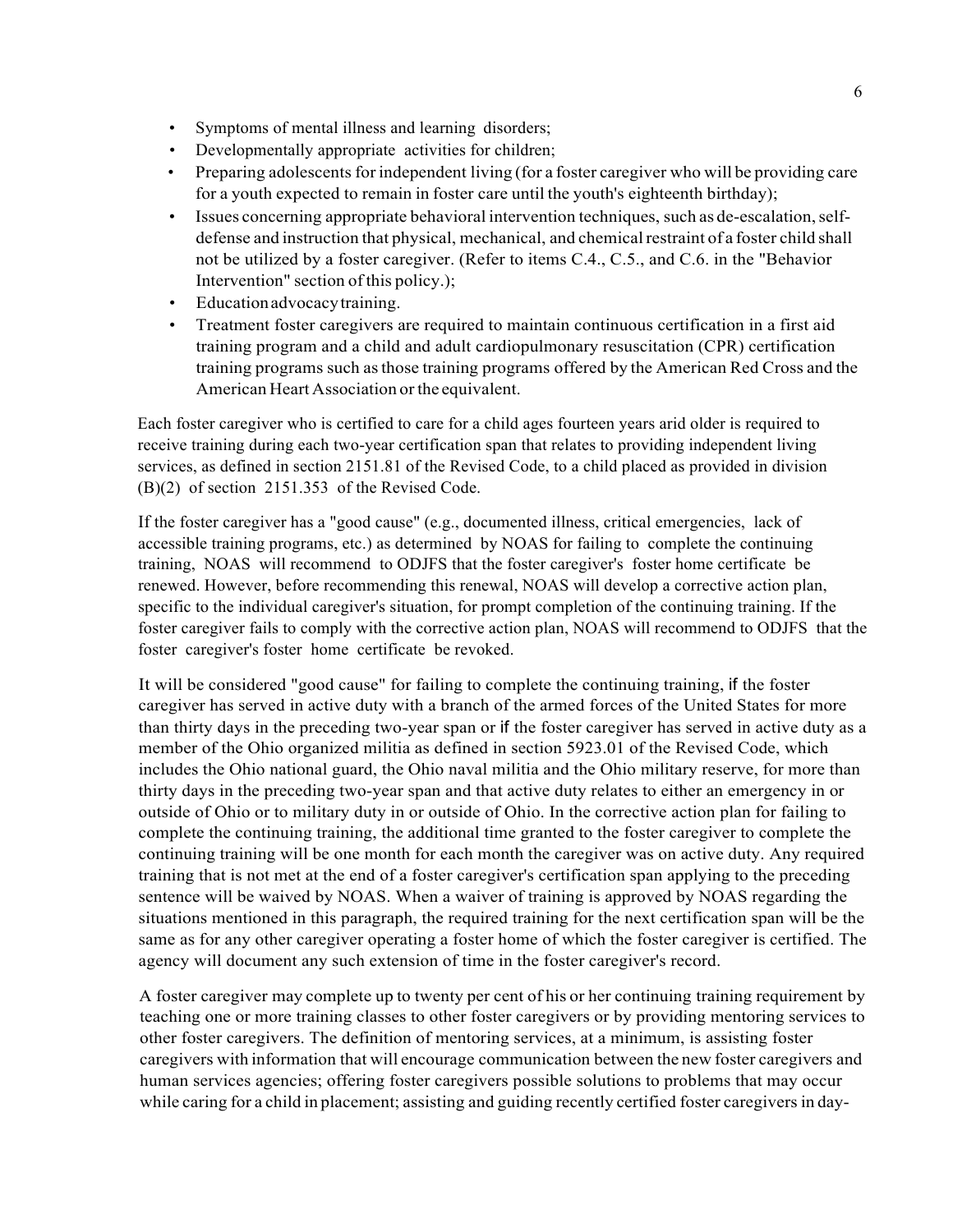to-day activities while caring for a child in placement; offering to assist foster caregivers in utilizing resources within their community; and encouraging recently certified foster caregivers to attend training sessionsin order to maintain their current certification. To qualify for teaching or mentoring services, a foster caregiver shall:

- Have at least two years experience as a certified foster caregiver.
- Have had at least two child placements in their foster home.
- Be a currently certified fosterhome.
- Not be under a corrective action plan by a recommending agency.
- Not be under investigation for a violation of a state statute or rule by a recommending agency or ODJFS.

Continuing training hours obtained by a foster caregiver by teaching one or more training classes to other foster caregivers or providing mentoring services to other foster caregivers may be used in combination with approved training completed outside a classroom to meet no more than onethird of the foster caregiver's continuing training requirements.

- C. Each treatment foster caregiver is a member of the treatment team and shall implement the service plan for each child as prescribed by NOAS.
- D. A certified treatment foster caregivershall comply with the following occupancy limits:
	- 1. With the exception of the provisions of paragraph D.1.b. below, a treatment foster caregiver may provide foster care for not more than five foster children, two of whom may have exceptional needs as described in rule 5101:2-47-18 of the Administrative Code requiring their placement in a treatment foster home.
		- a. Any exception to the number of treatment foster children placed in the home shall be only with specific justification in accordance with the agency's policy for matching treatment foster children and caregivers developed pursuant to rule 5101:2-5-13 of the AdministrativeCode.
		- b. The justification as required by paragraph D.1.a. above shall be documented in the child's case record and in the foster home record. The justification may include the following:
			- (1) The need to place a sibling group.
			- (2) The abilities of a particular family in relation to the exceptional needs of a particular child.
		- c. If more than two treatment foster children are placed in a medically fragile foster home, all agencies holding custody of any other children placed in the home shall be notified by the agency recommending certification of the home within seventy-two hours of the additional exceptional needs child's placement.
	- 2. A treatment foster caregiver may provide care for not more than five treatment foster children placed in the caregiver's home if any of the following apply:
		- a. The caregiver is an appropriately trained and licensed professional such as a social worker, professional counselor, psychologist or teacher.
		- b. The caregiver has a minimum of a bachelor's degree in a child development or social services field and five years of child care experience and training related to serving children in foster care.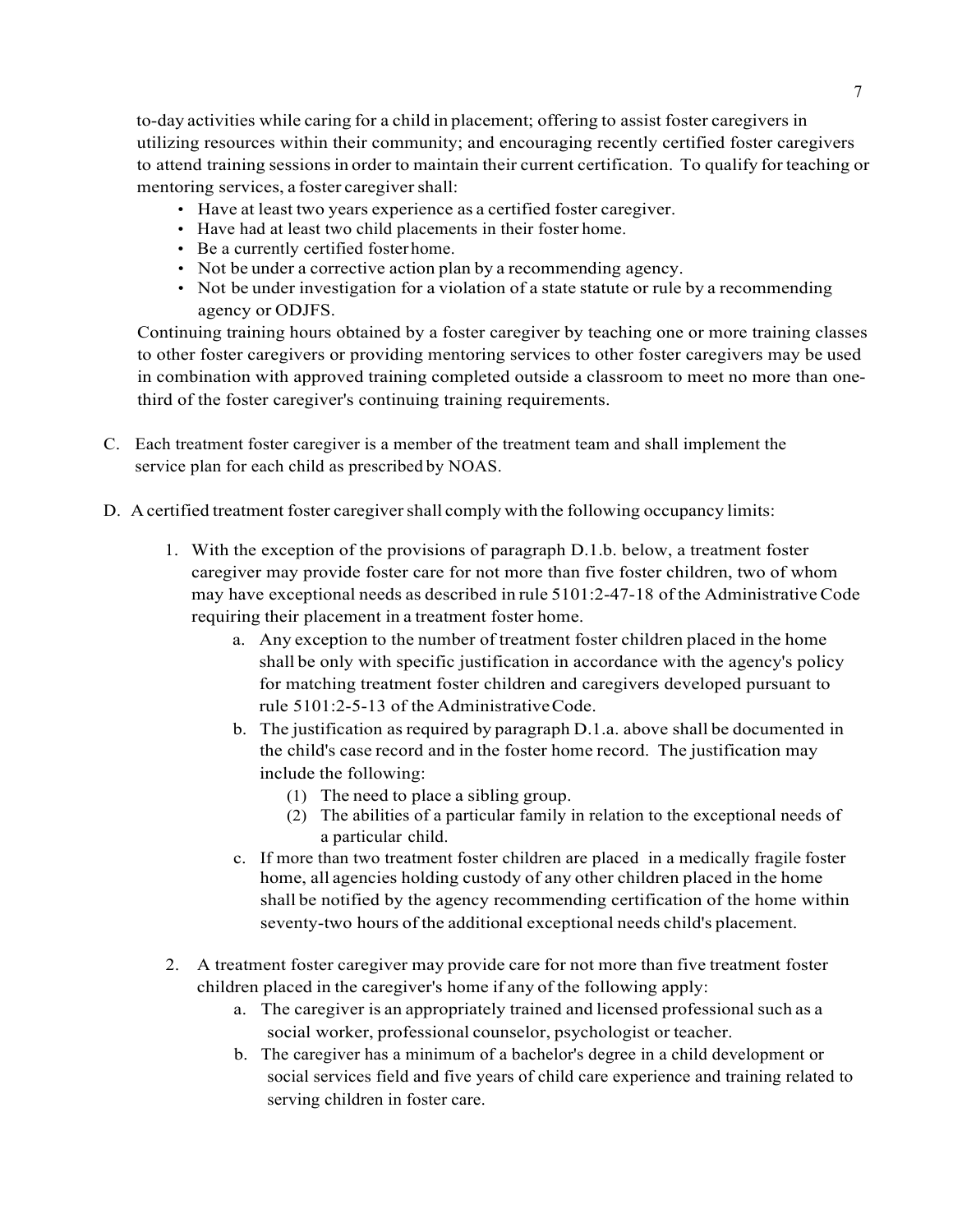- 3. Children placed in a foster home shall not be moved to another placement solely to meet this requirement.
- E. A treatment foster caregiver or at least one member of a treatment foster caregiver couple or co-parent shall have weekly consultation and face-to-face contact at least every two weeks with the recommending agency's professional treatment staff. At least one of the face-to-face contacts each month shall be in the treatment foster home.
- F. A treatment foster caregiver shall prepare, and keep current, a written record of the behavior and progress of the child towards achieving the treatment goals asidentified in the service plan of each foster child placed in the home as required by the agency.
- G. Under the direction of the treatment team leader, a treatment foster caregiver shall assume primary responsibility for implementing the in-home treatment strategies specified in the child's service plan and any revisions thereto.
- H. A treatment foster caregiver shall work cooperatively with the family ofthe child according to the child's service plan and case plan.
- I. A treatment foster caregiver shall perform any additional written responsibilities and duties established byNOAS for a treatment foster caregiver.
- J. A treatment foster caregiver shall attend and participate in the treatment team meetings for each child placed in his/her home. If the treatment foster home certificate is in the name of a couple or co-parents, only one caregiver is required to attend the treatment team meeting unless otherwise specified by NOAS.

## **Assessment Policy**

NOAS will not begin the homestudy process prior to receiving a completed JFS O1691 "Application for Child Placement" which is signed by the prospective foster caregiver(s). NOAS will not accept an application for certification as a foster home which does not contain complete and accurate information. NOAS will commence the homestudy within thirty days ofreceiving the fully completed application. The commencement of a homestudy means, at a minimum, scheduling an appointment to interview the applicant or assuring that the applicant has been informed of the necessary materials required for the assessor to complete the homestudy. The applicant(s) must be a permanent legal resident of the United States and a resident of the state of Ohio to be eligible. The applicant(s) may not be a Type A or Type B family day care home.

NOAS requires prospective family foster caregivers to complete, and submit to, all of the items listed in Chapter 5101:2-5 and Chapter 5101:2-7 of the Ohio Administrative Code which pertain to the assessment or homestudy process. Other than preplacement training, none of these items may be completed prior to NOAS receiving an application with complete information; otherwise, the items will need to be completed again after the completed application isreceived by NOAS. A few of these requirements include:

• NOAS will obtain from ODJFS a Statewide Automated Child Welfare System (SACWIS) alleged perpetrator search of abuse and neglect history for each foster care applicant and each adult who resides with the applicant. NOAS is required to have a copy of the prospective foster caregiver's, and adult household member's, Social Security card and driver's license (or Ohio ID card) on file before requesting this report. When (SACWIS) is fully implemented for private agencies, NOAS will conduct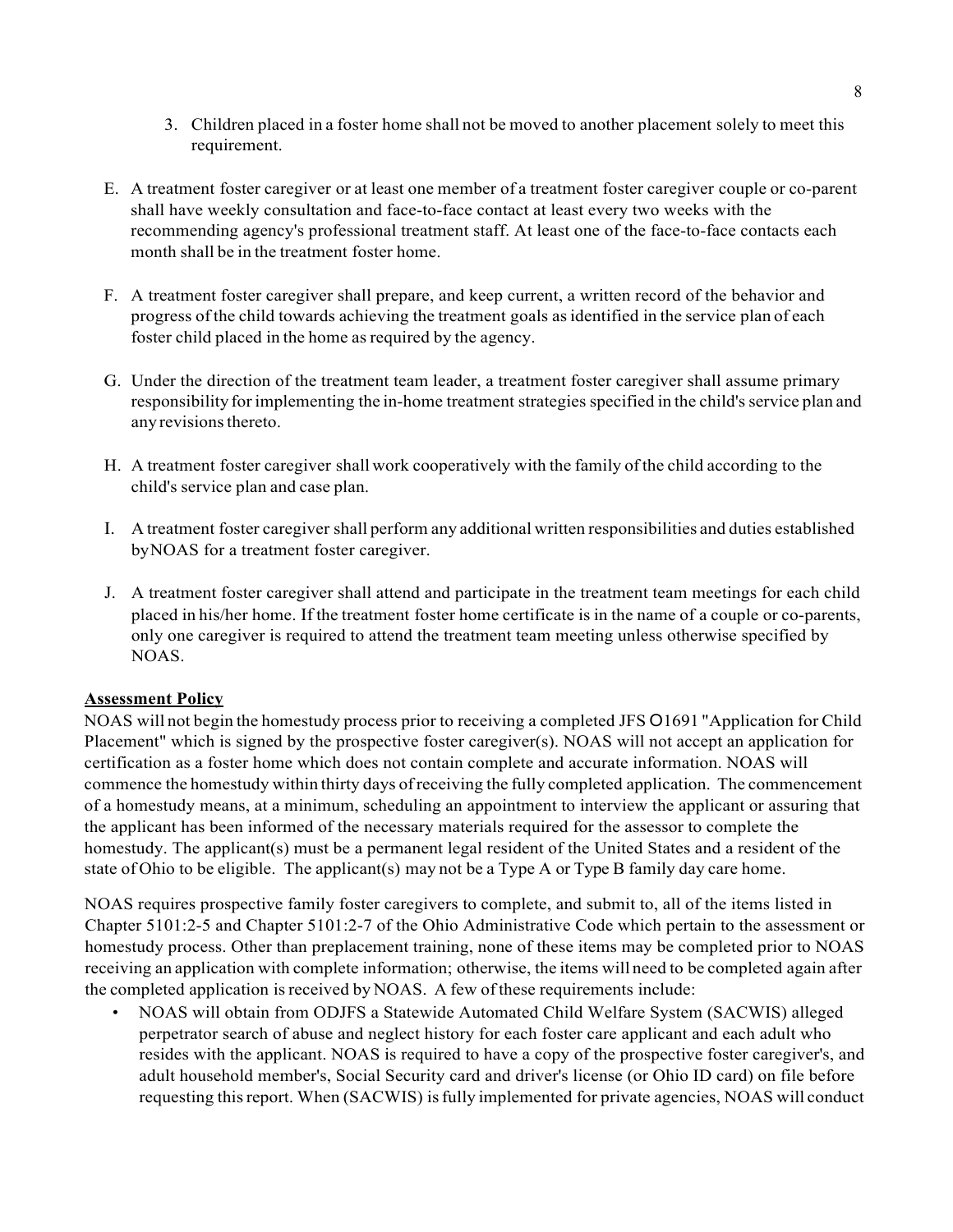its own alleged perpetrator search of abuse and neglect history. This SACWIS clearance check will also be completed on any new adult household member within ten days oftheir becoming a member of thehousehold.

- If a foster caregiver has not resided in the State of Ohio for at least five years, NOAS will obtain a child abuse and neglect clearance report from any state(s) in which the foster caregiver resided during the past five years.
- NOAS will complete a JFS 01348 "Safety Audit of a Foster Home" within six months of recommending a foster home for certification, to ensure compliance with allsafety requirements.
- Each prospective foster caregiver and adult member of the household needs to obtain criminal records checks through BCII andFBI.
- The applicants need to submit the names and contact information of at least three unrelated persons for NOAS to use as references for the applicants. NOAS will also contact all adult children of the applicant(s) for a reference.
- Each applicant needs to provide NOAS with the name of any other agency or organization with which the applicant has been previously recommended for certification as a foster caregiver or has provided care and supervision of children as well as a written and signed release of information statement in order that any such reference may be contacted.
- All household members of the prospective foster home need to obtain a JFS 01653 "Medical Statement of Foster Care/Adoptive Applicant and all Household Members" completed by a licensed physician, physician assistant, clinicalnurse specialist, certified nurse practitioner, or certified nursemidwife within twelve months prior to becoming certified as a foster home.
- The applicants need to have a fire inspection report (JFS 01200) completed, within twelve months of becoming certified as a foster home, to certify that the home is free from conditions hazardous to the safetyofchildren.
- There shall be a continuous supply of safe drinking water. Well water used for drinking and cooking shall be tested and approved by the health department prior to the date NOAS recommends the home for certification and annually thereafter.
- Prior to the end of the assessment (homestudy) process, applicants shall complete and sign the JFS 01673-A "Child CharacteristicChecklist for Foster Care and/or Adoption" indicating the acceptable characteristics of the child that the applicant is requesting to adopt. Upon completion of the assessment (homestudy) process, the JFS 01673-A will be attached to the JFS 01673 "Assessment for Child Placement (Homestudy)". An applicant has the opportunity to revise the JFS 01673-A at any time regarding the characteristics or number of children desired.
- The applicant needs to inform NOAS of the revocation of any foster home license, certificate or other similar authorization in another state within the five years prior to submitting an application with NOAS. Failure to report this is grounds for denying the family's foster care certification or revoking their certification,whicheverisapplicable.

In addition to the requirements for the assessment or homestudy process as stated in Chapter 5101:2-7 and 5101:2-5, NOAS requires foster caregiver applicants to submit copies of marriage license certificates, divorce decrees, death certificates, well water tests, and autobiographicalinformation. NOAS also completes a Bureau of Motor Vehicles check and does not allow a foster caregiver with six or more points on their BMV driver record to transport foster children. NOAS also requires the applicants to submit releases of information to check local police records.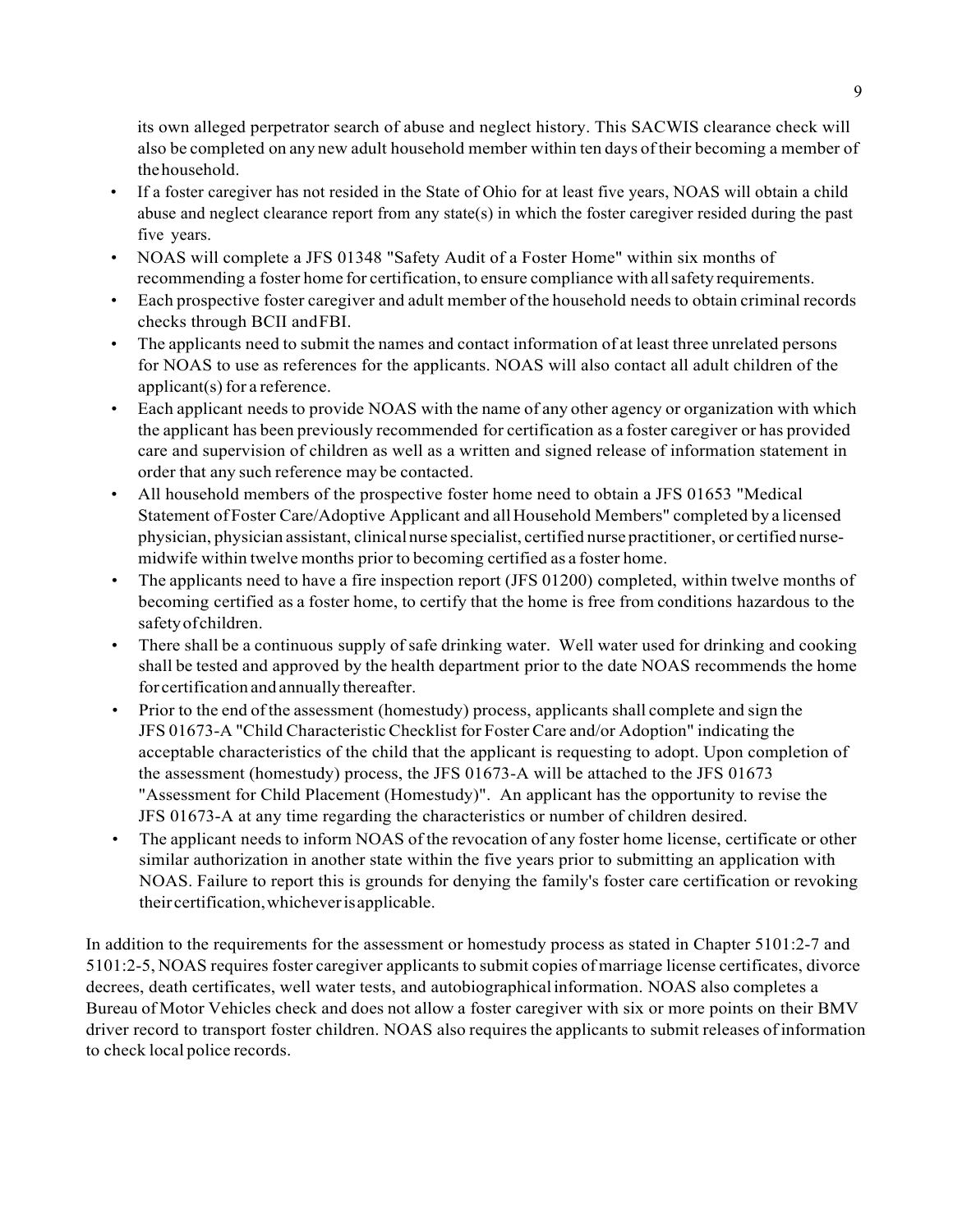The applicants must have the following information available for a NOAS worker to view: auto insurance policy, verification of pets meeting local and state safety requirements, Social Security card and driver's license for each adult household member, and proof of sufficient income to meet the basic needs of the household (this includes completing the JFS 01681 "Applicant Financial Statement", proof of household income for the most recent tax year and a two-month period within six months prior to the date of becoming certified as a foster home, as well as one utility bill for each utility the household utilizesfor any time period after the date ofapplication).

A foster caregiver or prospective foster caregiver shall notify his/her permanency planning specialist or the director of permanency planning within 24 hours if any criminal offense charges or conviction is brought against the foster caregiver or a resident in the home. Failure to do so will result in NOAS notifying ODJFS who may then seek an order to revoke or deny the foster caregiver' s certification to operate a foster home. Also, a foster caregiver or prospective foster caregiver shall notify his/her permanency planning specialist or the director of permanency planning in writing within 24 hours if a person residing in the home who is at least 12 years old, but under 18 years old, has been convicted of or pleaded guilty to any criminal offense or has been adjudicated to be a delinquent child for committing an act that if committed by an adult would constitute one of the offenses listed in the appendix of this policy. If NOAS learns that a foster caregiver has failed to notify NOAS of this, NOAS will notify ODJFS who may then seek an order to revoke or deny the foster caregiver's certification to operate a foster home. This notification is also required for any conviction or adjudication of delinquency resulting from a violation of an existing or former law of this state, any other state, or the United States that is substantially equivalent to any of the offenses listed in the appendix of this policy.

## **Foster Care and Adoption Joint Approval**

All applicants to the agency shall be given the opportunity to simultaneously apply for foster care and adoption. Those wishing to do so must be at least 21 years of age at the time of initial certification. All application forms required by state regulations must be completed by those who wish to pursue both programs at once. One set of homestudy interviews will be completed to satisfy both foster care and adoption requirements, and the approval process will occur simultaneously. NOAS is certified to both recommend foster homes for certification and to approve adoptive homes. If an adoptive applicant decides during the homestudy process to also become a certified foster caregiver, the homestudy documentation and training completed up to that point may be utilized as long as the documentation or training has not expired upon completion of the homestudy. Applicants will not be required to duplicate documentation as a result of a new application date.

### **Foster Home Recertification Policy**

All currently certified foster homes shall be recertified every two years from the beginning date of the current certificate. If a homestudy is simultaneously approved for adoption and certified for foster care by the same agency, the spans shall be the same for both programs from the date of the foster home certification.

NOAS will notify the foster caregiver(s) of the date of expiration of the foster home certificate not less than ninety or more than one hundred fifty days prior to the expiration date. The notification will identify any information or documentation that is required for the recertification and be completed on the JFS 01331, "Notice of Expiration and Reapplication for a Foster Home Certificate or Adoption Homestudy Approval". Following this notification to the foster caregiver, if the caregiver(s) wishes to be recertified for another twoyear span, the foster caregiver(s) needs to document this on the JFS 01331 and return the JFS 01331 to NOAS. If the caregiver fails to either reapply or voluntarily terminate prior to the expiration date of the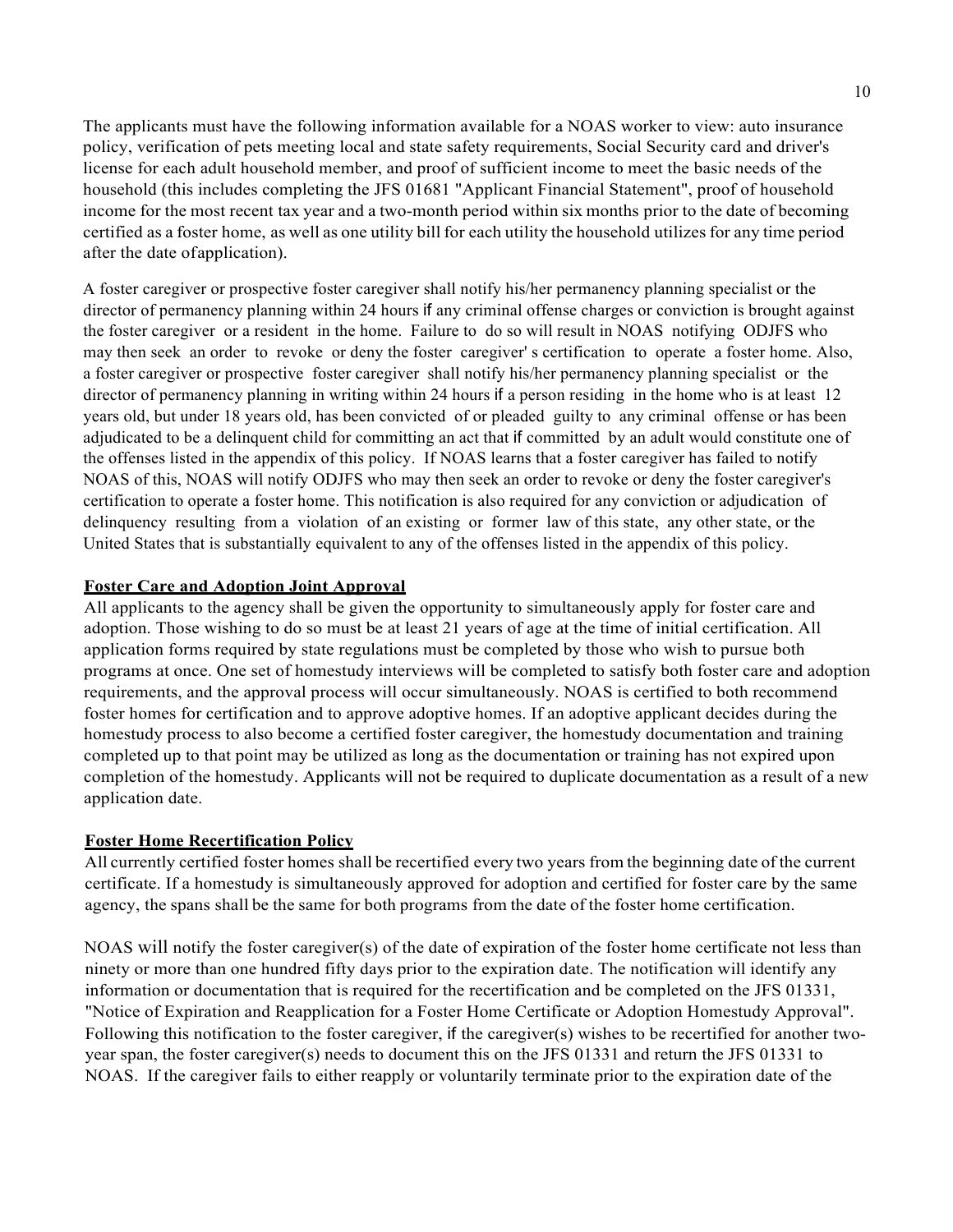certificate, the foster home certificate shall expire and the caregiver(s) will need to apply for initial certification and begin a new homestudy process. If a foster home certificate expires because a caregiver has failed to reapply there are no rights to appeal pursuant to Chapter 119. of the Revised Code.

If a foster caregiver(s) has reapplied for a foster home certificate at least thirty days prior to the expiration of a current certificate, an assessor will complete a JFS 01385, "Assessment for Child Placement Update", to ensure that the foster caregiver(s) remains in compliance with the requirements set forth in Chapters 5101:2-5 and 5101:2-7 of the Administrative Code, and determine the continued suitability of the caregiver to serve as a foster caregiver. NOAS will compile and review the following documents, in addition to completing the JFS 01385:

- The most recent annual well water test approved by the health department, if applicable.
- If the agency has the ability to complete the search in SACWIS, the agency shall complete an alleged perpetrator search of abuse and neglect report history through the system for each foster caregiver and adult household member. If the agency does not have the ability to complete the search in SACWIS, the agency shall request a search of the system from ODJFS for each foster caregiver and each adult household member.
- The agency shall conduct a safety audit utilizing the JFS 01348 "Safety Audit" (rev. 12/2014) completed within six months prior to recommending a foster home for recertification, documenting that the residence continues to meet allsafety standards.
- The most recent criminal records checks for all foster caregivers and adult household members. Once a foster caregiver is certified, a new criminal records check shall be conducted, for the foster caregiver(s) and each adult household member every four years prior to recommending a foster home for recertification. If an existing resident of the home, including youth placed in the home, turned eighteen years of age during the current certification span, the agency shall have criminal records checks completed at the time of the next recertification and every four years thereafter at the time of recertification.
- Documentation that the foster caregiver(s) has completed the required ongoing training hours and topics.
- An assessor's recertification of a foster home shall include at least one home visit and one interview with each member of the household (except foster children) over the age of four years currently residing in the home. This may be a joint interview or individual interviews.
- If all of the requirements have been met by the foster caregiver(s), they will be recertified to provide foster care for another two-year certification span. The effective date of the new foster home certificate will be the first day following the expiration ofthe previous certificate.

If an agency receives a completed JFS 01331 less than thirty days prior to the expiration date of a foster home certificate, the agency may complete the requirements listed in this rule if they have sufficient time and resources to complete the assessment prior to the expiration of the foster home certificate. If the agency is unable to complete the recertification prior to the expiration, the foster care certificate will expire on the date of expiration. If the family wishes to have a foster care certificate after the expiration date, they shall reapply through the initial homestudy application process.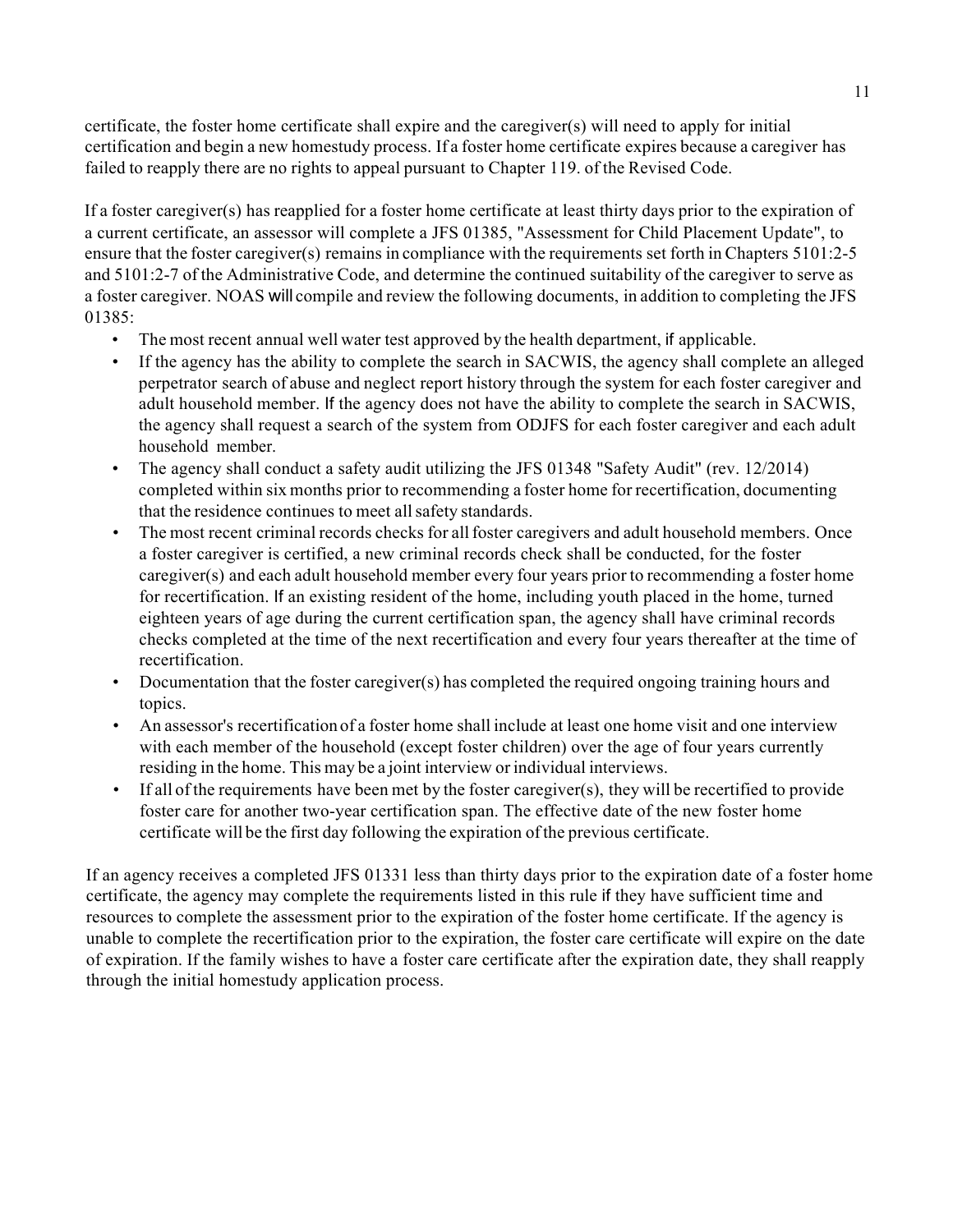## **Notification Policy**

A foster caregiver shall notify the recommending agency in writing prior to allowing any person to reside for more than two weeks in the foster home.

A foster caregiver shall notify the recommending agency within one hour of the caregiver gaining the knowledge of any of the following circumstances involving a foster child:

- Aseriousinjury or illnessinvolving medical treatment of a foster child.
- The death of a fosterchild.
- Unauthorized absence of a foster child from the home.
- Removal of a foster child from the home by any person or agency other than the placing agency, or attempts at suchremoval.
- Any involvement of a foster child with law enforcement authorities.

A foster caregiver shall notify the recommending agency within twenty-four hours or the next working day of any of the other following circumstances:

- Any impending change in the marital status of the foster caregiver or in the household occupancy of the home.
- Any serious illness or death in the household.
- Any fire or other incident, requiring the services of a fire department or emergency personnel occurs at or within thehome.
- The foster home becomes uninhabitable for any reason.

A foster caregiver shall inform the recommending agency at least four weeks prior to a planned move of the foster caregiver.

A foster caregiver shall notify the recommending agency within twenty-four hours of any charge of any criminal offense brought against the caregiver or any adult resident of his home. If the charges result in a conviction, the foster caregiver shall notify the recommending agency within twenty-four hours of the conviction. Failure to notify the agency in either of these circumstances shall result in the agency recommending to the Ohio department of job and family services (ODJFS) to seek an order to revoke or deny the caregiver's certification to operate a foster home.

A foster caregiver shall notify the recommending agency within twenty-four hours of any charge or complaint brought against any resident of the foster caregiver's home who is at least twelve years of age, but less than eighteen years of age for committing an act that if committed by an adult would constitute a criminal offense. Pursuant to section 5103.0319 of the Revised Code, a foster caregiver shall also notify the recommending agency in writing within twenty-four hours if a resident of the foster caregiver's home is at least twelve years of age, but less than eighteen years of age, and has been convicted of or pleaded guilty to any of the offenses listed in the appendix to this policy, or has been adjudicated to be a delinquent child for committing an act that if committed by an adult would have constituted such a violation. The notification is also required for any conviction or adjudication of delinquency resulting from a violation of an existing or former law of this state, any other state, or the United States that is substantially equivalent to any of the offenses listed in the appendix to this policy. Failure to notify the agency of this shall result in the agency recommending to the Ohio department of job and family services (ODJFS) to seek an order to revoke or deny the caregiver's certification to operate a foster home.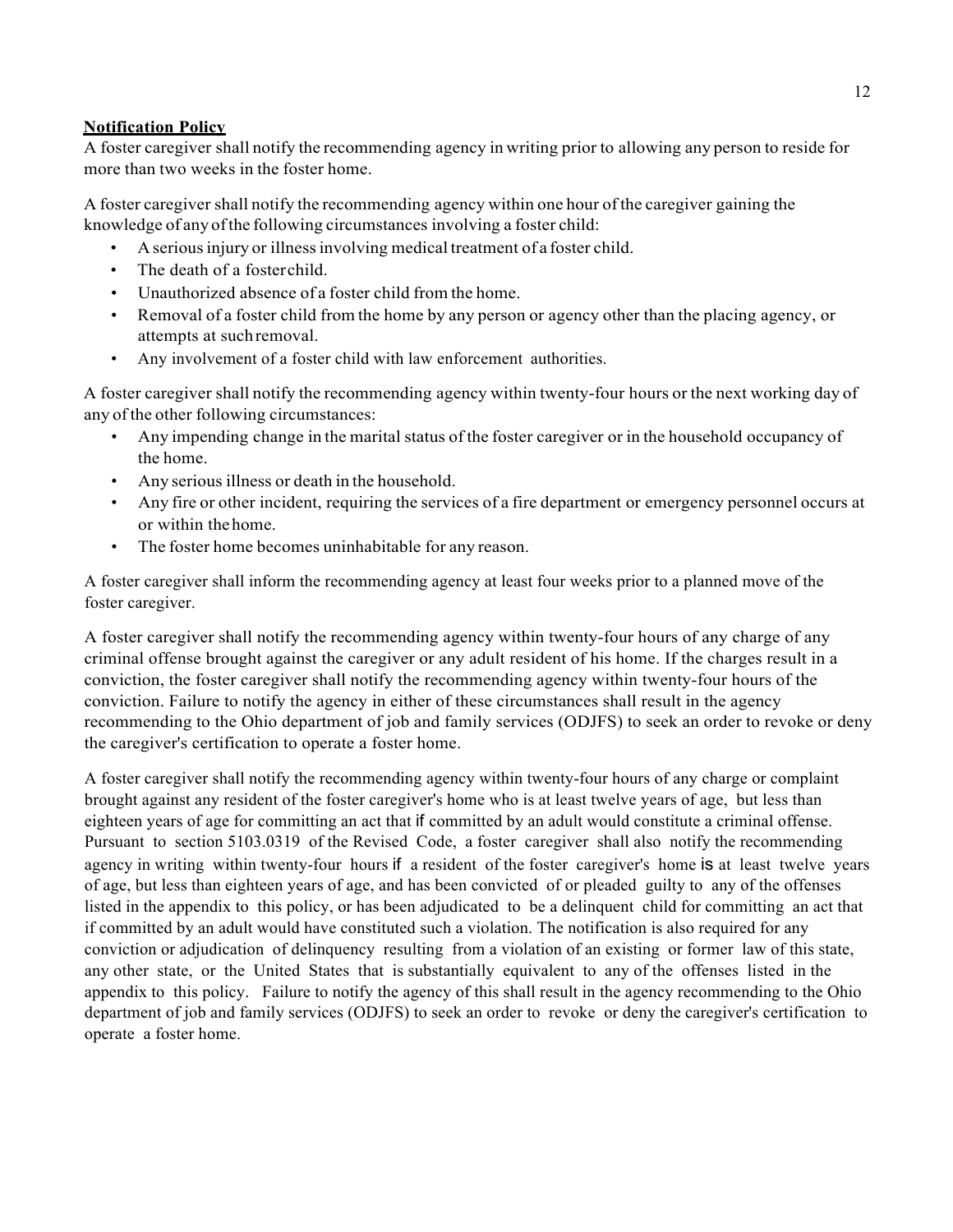NOAS shall notify the foster child's custodial agency immediately if any of the following incidents occur:

- A serious injury or illness involving medical treatment of the foster child.
- The death of a foster child.
- Unauthorized absence of the foster child from the home. NOAS shall provide the notification to the custodial agency immediately, but no later than twenty-four hours from the time the recommending agency became aware of the unauthorized absence.
- Removal or attempted removal of the foster child from the home by any person or agency other than theplacingagency.
- Any involvement ofthe foster child with law enforcement authorities.

# **Foster Care Amendments**

Ifthe agency is notified of any of the following changes for the foster caregiver, the agency shall amend the homestudy:

- 1. A change in the marital status of the foster caregiver(s).
- 2. The death of a foster caregiver or householdmember.
- 3. A change in household members, not including foster children. If the amendment is due to a new household member, the agency shall ensure the following:
	- a. New household members residing with the foster caregiver shall have a JFS 01653 "Medical Statement for Foster Care/Adoptive Applicant and All Household Members" completed documenting they are free from any physical, emotional or mental condition which would endanger children or seriously impair the ability of the household member to care for the child placed in the home. If the new occupant is an adopted child who immediately prior to the adoption resided in the home as a foster child, a JFS 01653 is not required. The JFS 01653 shall be dated within ninety days of the date the person becomes a household member.
	- b. New adult household members residing with the foster caregiver shall have a bureau of criminal investigation (BCI) and federal bureau of investigation (FBI) records check, as outlined in rule 5101:2-5-09.1 ofthe AdministrativeCode. The criminal records checks shall be conducted within ten working days of the date the person becomes a household member.
	- c. New adult household members shall provide the name of any agency they have applied to or had a homestudy approved for foster care or adoption, or any organization they have worked with in providing care and supervision of children.
	- d. The agency shall request a check of the child abuse and neglect registry of any other state the new adult household member has resided in for the five years immediately prior to the date of the criminal records check for the new household member, as required by division (A) of section 2151.86 of the Revised Code.
	- e. If the new household member isthe co-parent or spouse of the foster caregiver and shall therefore be added to the certificate, the agency shall contact all adult children of the new co-parent or spouse for a reference. If the person has not previously completed the preplacement training, the agency shall ensure the co-parent orspouse completes the preplacement training required pursuant to rule 5101:2-5-33 of the Administrative Code no later than one hundred eighty days after becoming a household member. Once the co-parent or spouse is added to the certificate, the required continuing training hours shall be prorated from the date the co-parent or spouse is added to the foster care certificate through the expiration of the current certification span.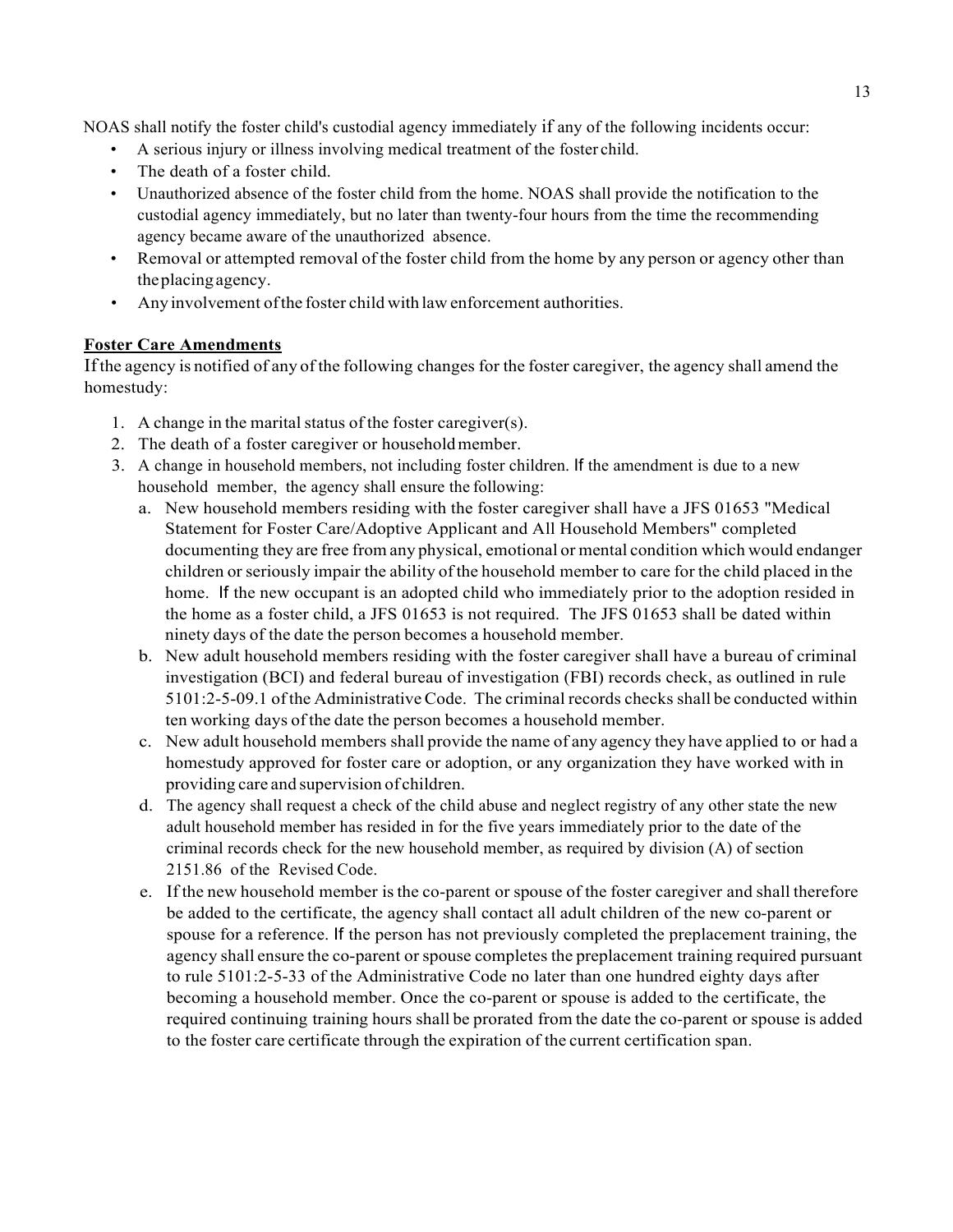- 4. A change of address for the foster family that is different than the address listed on the foster home certificate. If the amendment is due to a change of address of the foster home, the agency shall ensure the following:
	- a. The agency shall conduct a safety audit documenting the new residence satisfactorily meets all safety standards. The safety audit shall be completed on the JFS 01348 "Safety Audit". The safety audit shall be conducted within ten working days after the change of address.
	- b. The agency shall require the foster caregiver to obtain a fire safety inspection certifying the new residence is free from conditions hazardous to the safety of a foster child. The fire safety inspection shall be completed on the JFS 01200 "Fire Inspection Report For Residential Facilities Certified by ODJFS" or other form used for a local or state fire inspection. The fire safety inspection shall be requested prior to or within thirty days of the date of the change of address. The fire safety inspection shall be conducted prior to or within ninety days of the date of the change ofaddress.

## **Socialization and Education**

Foster caregivers shall allow privileges and assign responsibilities to a foster child similar to those which would be assigned to a family member of the foster caregiver who is of similar age and functioning level.

NOAS will make arrangements with the placing agency for each school-age foster child to attend a school that complies with the minimum standards as prescribed by the state board of education and shall ensure that the foster child attends school in accordance with the child care agreement. A foster caregiver who provides home schooling for a foster child shall do so only with the approval of the child's custodial agency. Any home schooling program used by a foster caregiver shall be approved by the public school district in which the caregiver resides and a copy of the approval shall be placed in the foster home record.

Foster caregivers will encourage a foster child to participate in community, school, recreational, and cultural heritage activities which are appropriate to the child's age and functioning level and shall, asis necessary and reasonable, arrange appropriate transportation for the foster child to and from such activities. A foster caregiver shall, as appropriate, teach a foster child tasks and skillsrequired for life in the community.

#### **Religious Participation**

Foster caregivers will demonstrate consideration for, and sensitivity to, the religious background of a foster child and of families receiving agency services. A foster child has the right to enjoy freedom of thought, conscience and religion or to abstain from the practice of religion. Opportunity shall be provided each foster child for practicing the chosen religious beliefs and faith of the child or his or her parents/family, including dietary restrictions due to beliefs, unless it is determined and documented in the child's case plan by the custodial agency that practicing the child's or family's chosen religious beliefs and faith is not in the child's best interest. A child may be encouraged to participate in religious activities, but shall not be coerced to do so. NOAS prohibits a foster caregiver from allowing a foster child to be baptized or submitting a foster child to any religious procedures without prior consent of the child according to his/her age and functioning level and prior approval of the foster child's parent, guardian, or custodian.

NOAS will not require a foster child to receive non-emergency medical treatment that conflicts with the religious tenets or practices of the religion of the child or parent without the specific written consent of the parent, guardian or custodian. When a foster child requires emergency medical treatment and such treatment conflicts with the religious tenets or practices of the child, parent, guardian or custodian, the foster caregiver shall immediately transport or arrange for the transportation of the child to a medical facility and contact NOAS staff who will contact the custodial agency or the individual who placed the child.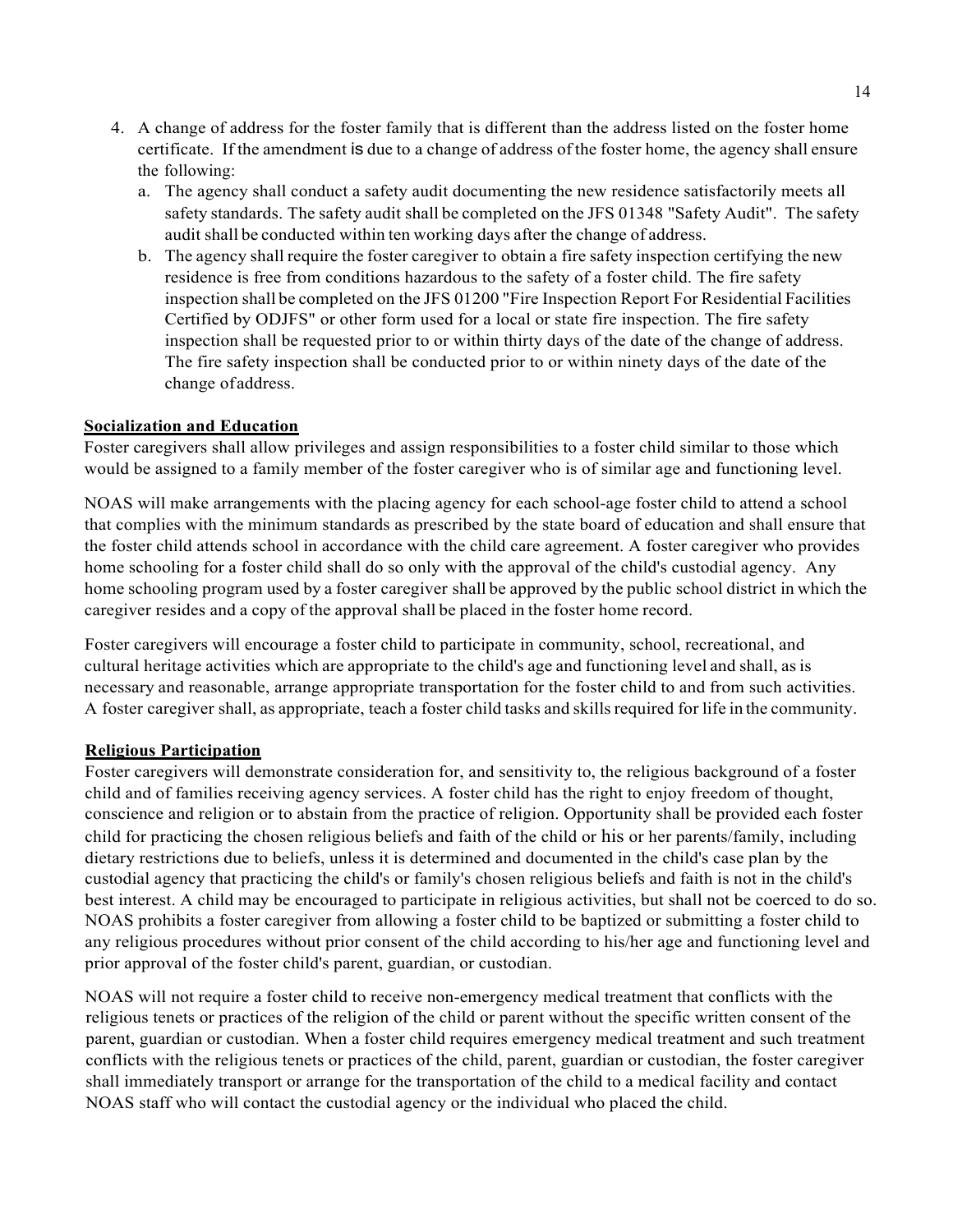### **Planned and Crisis Respite Care**

- A. Utilization of respite care shall be only with the approval of the administrative director of the treatment foster care program (director of permanency planning) or his or her designee. NOAS shall designate treatment teamleaders as qualified designees.
- B. The process for the treatment foster care program to select and approve respite care providers is that the treatment team leader and/or the treatment team leader's supervisor shall work in conjunction with the foster caregiver to select respite care providers.
- C. Only approved respite care providers shall be utilized. NOAS approves all of the certified foster caregivers within its network to provide respite care. The treatment team leader and/or treatment team leader's supervisor reserves the right to approve appropriately trained respite caregivers according to (D.) below.
- D. Anapproved respite care provider who is not certified as a family foster caregiver or treatment foster caregiver shallreceive at least twelve hours of orientation and training relevant to the children served by the treatment foster care program and have a criminal record check conducted as for a foster caregiver pursuant to rule 5101:2-5-09.1 of the Ohio Administrative Code prior to providing respite care.
- E. A respite care provider shall not provide respite care for children for more than two consecutive weeks unless the provider is certified as a specialized foster caregiver.
- F. Prior to each occasion of respite care, the recommending agency shall provide the respite care provider with a copy of the JFS 01443, "Child's Education and Health Information" or the form the agency uses in lieu of the JFS 01443 completed for the child pursuant to rule 5101:2-39-08 of the Ohio Administrative Code as part of his case plan and at least a written summary of the child's service plan and any information required to be shared with a foster caregiver by rule 5101:2-42-90 of the Ohio Administrative Code. In addition, for a medically fragile child, any nursing treatment plan containing physician's orders shall be provided. (NOAS does not serve medically fragile clients.) The information required by this paragraph shall be provided to the respite care provider by the agency that has approved the respite care provider. Documentation that this has been done shall be maintained in the child's case record by the agency that approved the respite care provider.
- G. For each occasion of respite care, a respite care provider shall provide a written report of the child's stay inrespite care to the treatment foster caregiver.
- H. A respite care provider for a medically fragile child shall be certified as a foster caregiver for medically fragile children or be a licensed medical professional. (NOAS does notserve medically fragile clients.)
- I. An individual plan for respite care shall be developed for each child with special or exceptional needs placed in treatment foster care. The use of respite care shall comply with the agency's respite care policy prepared pursuant to rule 5101:2-5-13 of the Ohio Administrative Code. A copy of the individual plan for respite care for each foster child with special or exceptional needs placed in a treatment foster home shall be included in the child's case record. (NOAS recognizes the importance of respite for all children and therefore requires an individual plan for respite care for all of its clients.)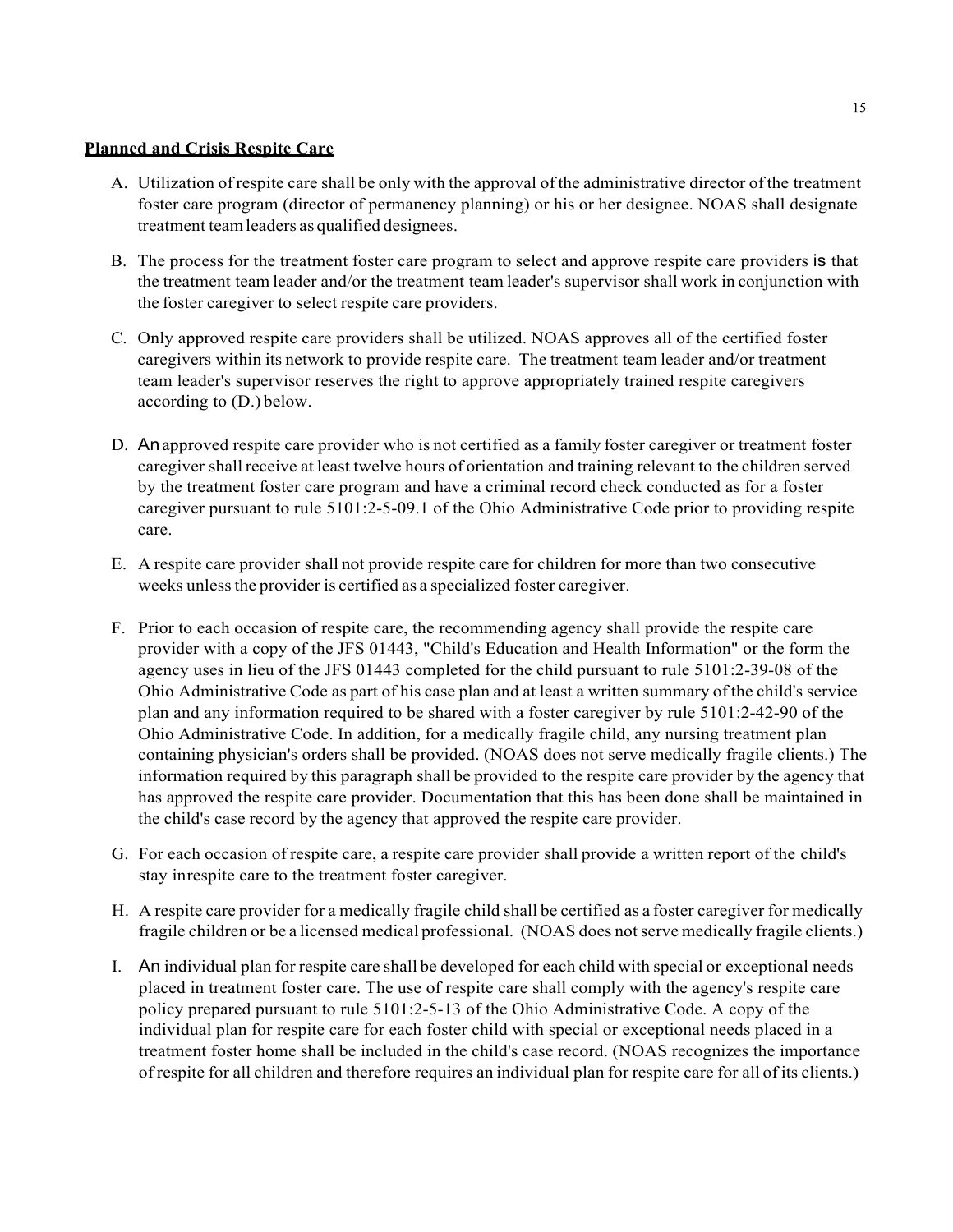## **Matching Children with Treatment Foster Caregivers**

**NOAS** matches children with treatment foster caregivers based upon consideration of their needs, the capabilities ofthe treatment foster caregiver and family-centered, neighborhood-based practices. Matches are made after careful consideration of the compatibility between the child's needs (e.g., sibling groups, behavioral/emotional challenges, etc.) and the characteristics and capabilities of the treatment foster caregiver. **NOAS** attempts to match each child referred for services with a family capable of meeting the child's needs.

If a home is not available in our program, the referralsource will be informed ofsuch in a timely manner. The referral source is then responsible for contacting other providers to find a home for the child. The final decision for placement rests with the custodial agency.

# **Annual Evaluation of the Treatment Foster Care Program**

NOAS conducts annual satisfaction surveys of the Treatment Foster Care Program. These surveys are completed by treatment foster caregivers, children in care (as appropriate to their age and understanding), the families of children in care (if applicable), and other agencies/professionalsinvolved with the child. Evaluation of services enables NOAS to determine program strengths and areas in need of improvement. Action plans are then developed by NOAS to address systemic issues and training needs identified through information obtained from a review of these surveys.

Once data isindividually collected and then compiled in aggregate form, there is open access to evaluation results. The confidentiality of all participants is protected. The evaluation results are made available to Northeast Ohio Adoption Services' staff members and any survey participants who request them.

# **Crisis Counseling**

NOAS assures that all children in treatment foster care and all treatment foster caregivers and their families affiliated with the program shall have accessto crisis counseling. NOAS will arrange for crisis counseling for issues or problems caused by a specific incident related to a child receiving treatment within the caregiver's home including death or hospitalization of a child. It is a goal of NOAS to provide/arrange early intervention to prevent a crisis situation. However, if a crisis cannot be prevented, NOAS is accessible twenty-four hours per day to the child in crisis, the treatment foster caregiver and/or family. After normal working hours and on weekends, crisis calls to NOAS are routed to Help Hotline Crisis Center, Inc. who will arrange for NOAS' assistance if needed.

# **Disciplinary Policy**

- A. Disciplinary methods shall stress praise and encouragement for desired behavior rather than punishment. It is expected that each foster child will be treated with kindness, consistency and respect.
- B. Foster caregivers shall provide humane, instructive discipline appropriate to a foster child's age and functioning level. Allrules and expectations made by a foster caregiver shall be explained to a foster child in a manner appropriate to the child's age and understanding during the child's pre-placement visitation or initial orientation and prior to any disciplinary action for violation of these rules.
- C. Foster caregivers shall not punish a child for actions, over which the child has no control, or for bedwetting, or in the course of toilet training activities.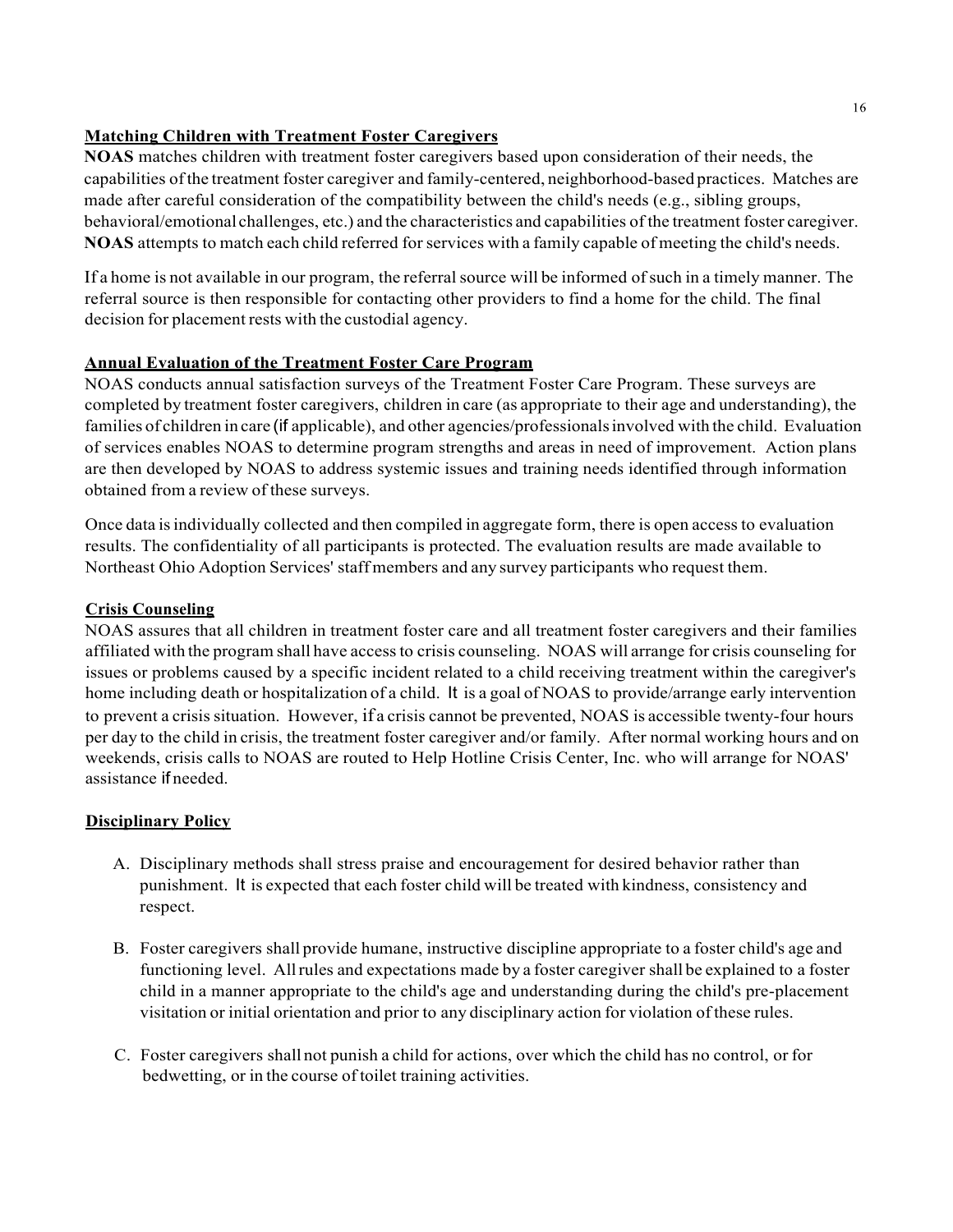- D. Foster caregivers shall not subject a foster child to verbal abuse or swearing, to derogatory remarks about foster children, their families, their races, their gender, their religion, their color, their national origin, or to threats of physical violence or removal from the foster home. A foster caregiver shall not discriminate in providing care and supervision to foster children on the basis of race, gender, sexual orientation, gender identity, gender expression, religion, color or national origin.
- E. Foster caregivers are prohibited from the use of any of the following punishments for a foster child:
	- 1. Physical hitting or any type of physical punishment inflicted in any manner upon the body including but not limited to spitting, spanking, paddling, punching, shaking, biting, hair pulling, pinching or rough handling;
	- 2. Physically strenuous work or exercise, when used as a means of punishment;
	- 3. Requiring or forcing a foster child to take an uncomfortable position, such assquatting or bending, or requiring a foster child to repeat physical movements when used as a means of punishment;
	- 4. Denial ofsocial or recreational activities for excessive or prolonged periods oftime, defined by this agency as being five  $(5)$  successive days of duration;
	- 5. Denial ofsocial or casework services, medical treatment, or educational services;
	- 6. Deprivation ofmeals;
	- 7. Denial of visitation or communication rights with the foster child's family as a means of punishment;
	- 8. Denial ofsleep;
	- 9. Denial ofshelter, clothing, bedding, or restroom facilities.
- F. Physical, prone, mechanical, and chemical restraint of a foster child shall not be utilized by a foster caregiver in any circumstance. Chemical restraint does not include prescription drugs as prescribed by a physician. A foster caregiver shall not use any device to prevent or restrict movement as punishment or for convenience. If the foster caregiver believes physical restraint of a foster child is warranted for self-protection, when a child cannot control himself/herself, or for the protection of another person from a foster child, the foster caregiver shall contact local law enforcement officials to request police intervention inmanaging the situation.

NOAS shall be notified by the caregiver immediately following a police intervention. Any act of omission or commission by a foster caregiver or other member of the household which results in any of the following toward a foster child may be grounds for the denial or revocation of a foster home certificate:

- 1. Death
- 2. Injury
- 3. Illness
- 4. Abuse
- 5. Neglect
- 6. Exploitation
- G. NOAS supports the discipline regulations contained in the Ohio Department ofJob and Family Services' rules for foster homes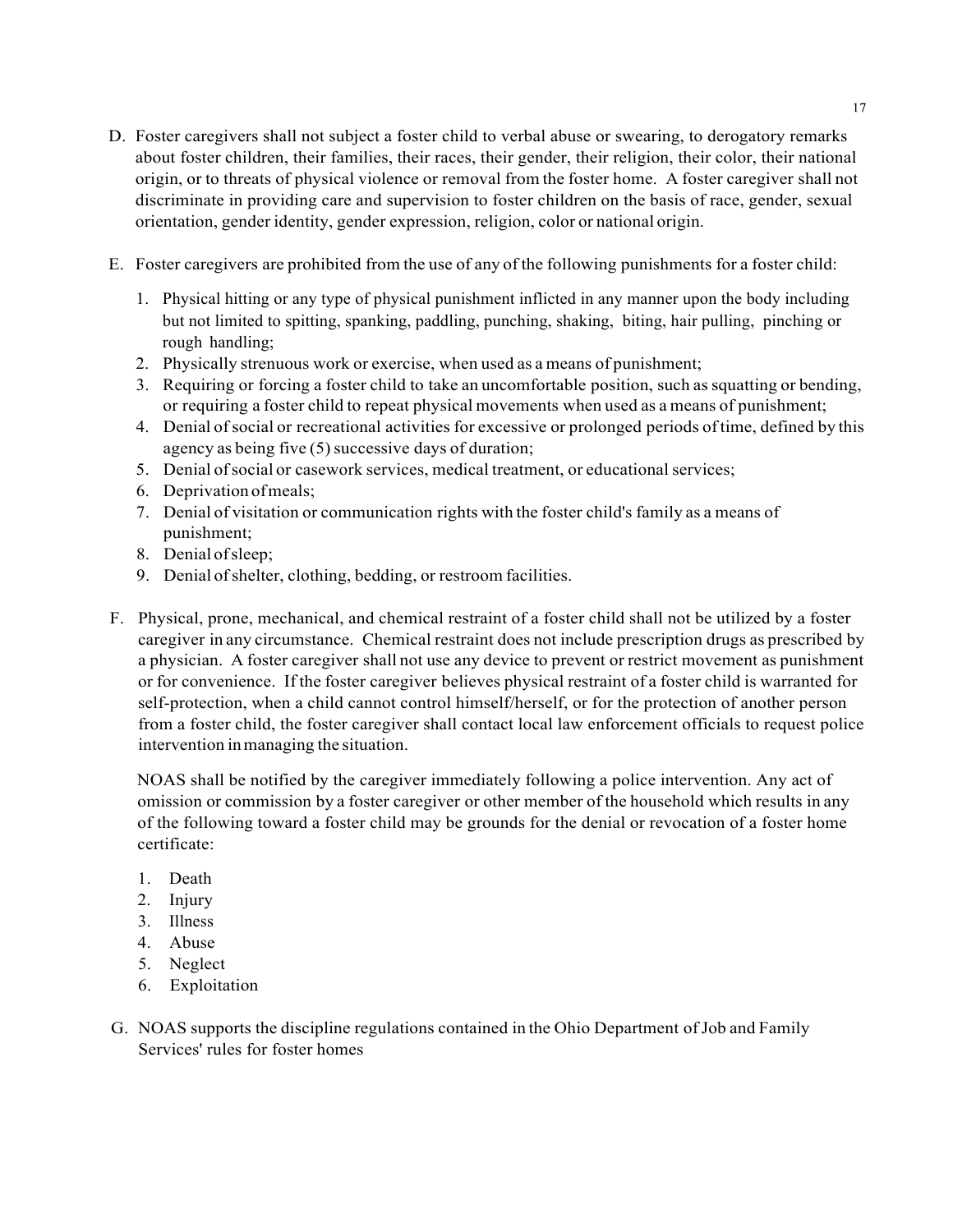- H. Concerning the hygiene of a foster child, the foster caregiver shall:
	- 1. Ensure that each foster child's clothing and footwear shall be clean, well-fitting, seasonal, and appropriate to the child's age, gender, sexual orientation, gender identity and gender expression.
	- 2. Ensure that each foster child capable of meeting their own personal hygiene needs shall be provided with adequate personal toiletry supplies appropriate to the child's age, gender, sexual orientation, gender identity, gender expression, race, and national origin.
	- 3. Provide each foster child instruction on good habits of personal care, hygiene, and grooming appropriate to the child's age, gender, sexual orientation, gender identity, gender expression, race, national origin, and need for training.

# **Behavior Intervention**

When behavior supports are necessary in assisting children and adolescents in learning to self-manage behaviors, these supports should focus on positive teaching and support strategies. These support strategies should be used in the least restrictive setting possible with the least intrusive forms of intervention necessary to achieve the targeted behavioral change and completed in a manner that isleast disruptive to the child.

## A. Preventative Intervention Strategies

General intervention strategies are positive teaching techniques that do not require any aversive type procedures. Interventions of this nature may be preventative and used proactively to help prevent problem behaviors from occurring. The following list provides some examples of preventive and behavior supportstrategies:

- 1. Giving the child or adolescent choices; allowing the child or adolescent to choose when to do a required activity or task.
- 2. Providing the child or adolescent with basic needs; providing interesting activities or tasks, giving breaks between these activities and tasks.
- 3. Providing age and developmentally appropriate activities that will interest the child or adolescent.
- 4. Providing a caring attitude on the part of the foster caregiver.
- 5. Providing an effective communication system or style that promotes the child or adolescent's ability to express wants and needs.
- 6. Providing a positive and supportive environment for the child or adolescent.
- 7. Providing a comfortable environment, appropriate lighting, heating, monitoring of noise levels, eliminating distractions, etc.
- 8. Adjusting the environment to avoid provoking maladaptive behaviors (i.e., providing access to a quiet area as needed and requested by the child or adolescent).
- 9. Providing verbal praise to the child or adolescent for appropriate behaviors.
- 10. Being aware of medical conditions that might account for inappropriate behaviors.
- 11. Monitoring sibling and peer interactions to ensure that they are not causing the behavior.
- 12. Providing consistent routines so children and adolescents know what to expect throughout the day but allowing flexibility as needed.
- 13. Providing consistent and calminterventions.
- 14. Providing helpful corrections with clear, concise and reasonable limits.
- 15. Providing age-appropriate supervision.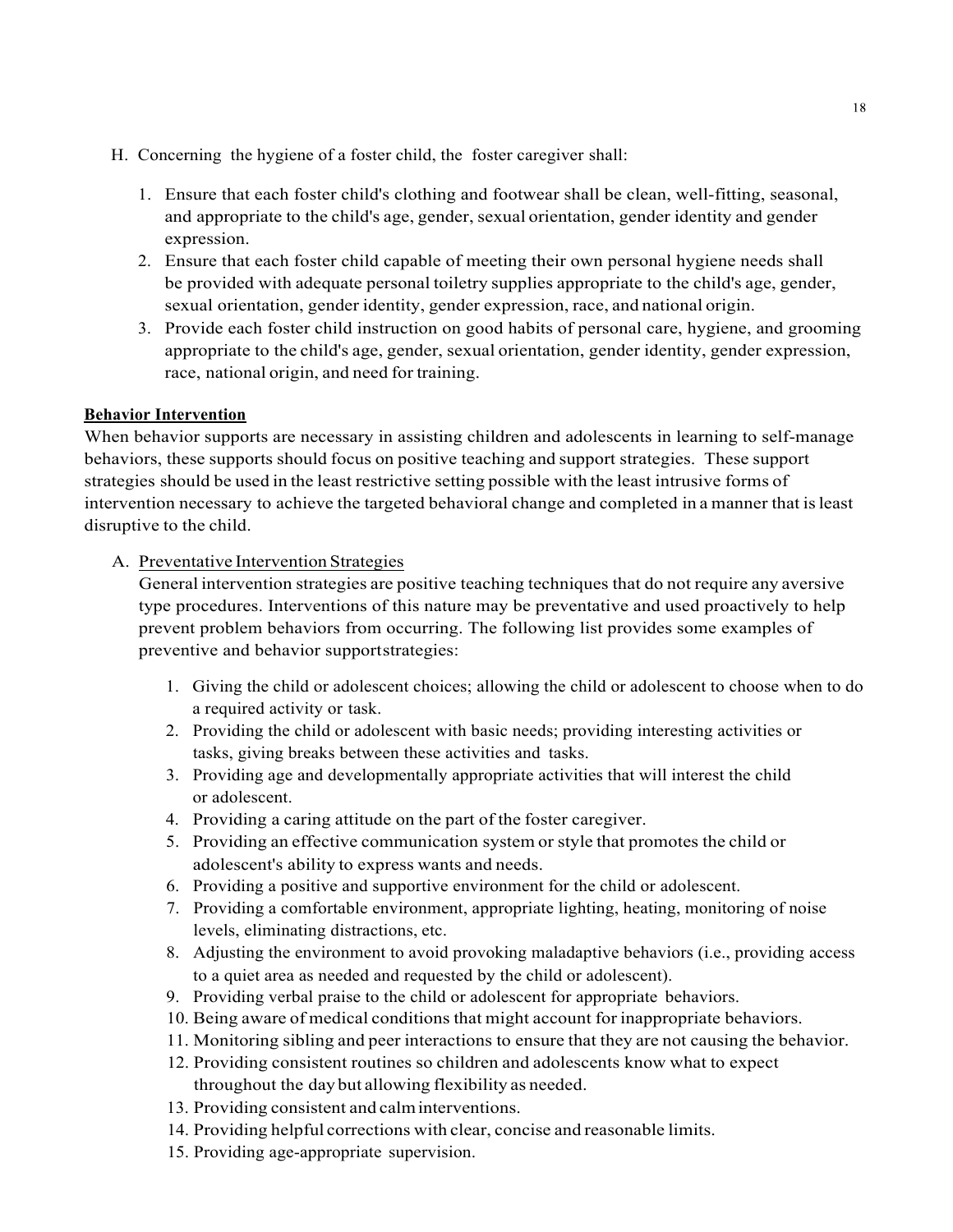## B. Positive Behavioral Intervention Strategies/Behavior Management Techniques

- 1. Positive Reinforcement: a method of using positive consequences to increase the frequency of a behavior. Positive reinforcements(reinforcers) come in many forms. The following are examples of types of positive reinforcement:
	- a. Social reinforcers that come from another person such as gestures of approval, a pat on the back, verbal comments, high-fives, handshakes, etc.
	- b. Material- objects that a child or adolescent may enjoy such as books, radio, CDs, movies, food, games,etc.
	- c. Activity putting material reinforcers to use;reading a book; going swimming; going to a baseball game; etc. It may also be something that the child or adolescent likes to do; talking with peers; playing a game; or having unsupervised time as is age and developmentally appropriate.
	- d. Token poker chips, check markers, stickers, etc. These items have no value themselves but can be used to purchase or trade in for something important to the individual.
	- e. Modeling Appropriate Behavior foster caregivers show the child or adolescent the appropriatebehavior.
	- f Forward/backward chaining -procedure that involves teaching a complete sentence of behaviors that must be performed in a particular order especially useful with very young children or children and adolescents with cognitive delays, impulse control and/or attentiondeficits.
	- g. Shaping/Fading- immediate reinforcement ofsuccessive approximations ofthe desired behavior until the desired behavior is established/gradual removal of reinforcements until the individual is able to respond independently.
	- h. Contracts with Positive Consequences a written or verbal agreement between the child or adolescent and other that specifies the negotiated and agreed upon relationship between behaviors and consequences. (A written, ongoing contract should, in most cases, be part of the person's case record.)
- 2. Redirection: the child or adolescent is verbally engaged by the foster caregiver who will motivate the child to pursue some other more appropriate task or interaction that is productive in meeting the child or adolescent's needs.
- 3. Rule Reminders: reminding the child or adolescent of presenting reinforcers that they would earn for desired behaviors or reminding the child or adolescent of the negative consequences ofthe behavior being displayed.
- 4. Time Away: a self-management technique where the child or adolescent interrupts an activity by moving away so that the child or adolescent can regain composure by decreasing agitation, anxiety, and frustration.
- 5. Planned Ignoring: avoiding responding (no eye contact, no verbal intervention) to an undesirable behavior by not drawing any attention to it.
- 6. NaturalConsequences: unpleasant outcome to a behavior which would occur independently of anyfoster caregiverinvolvement.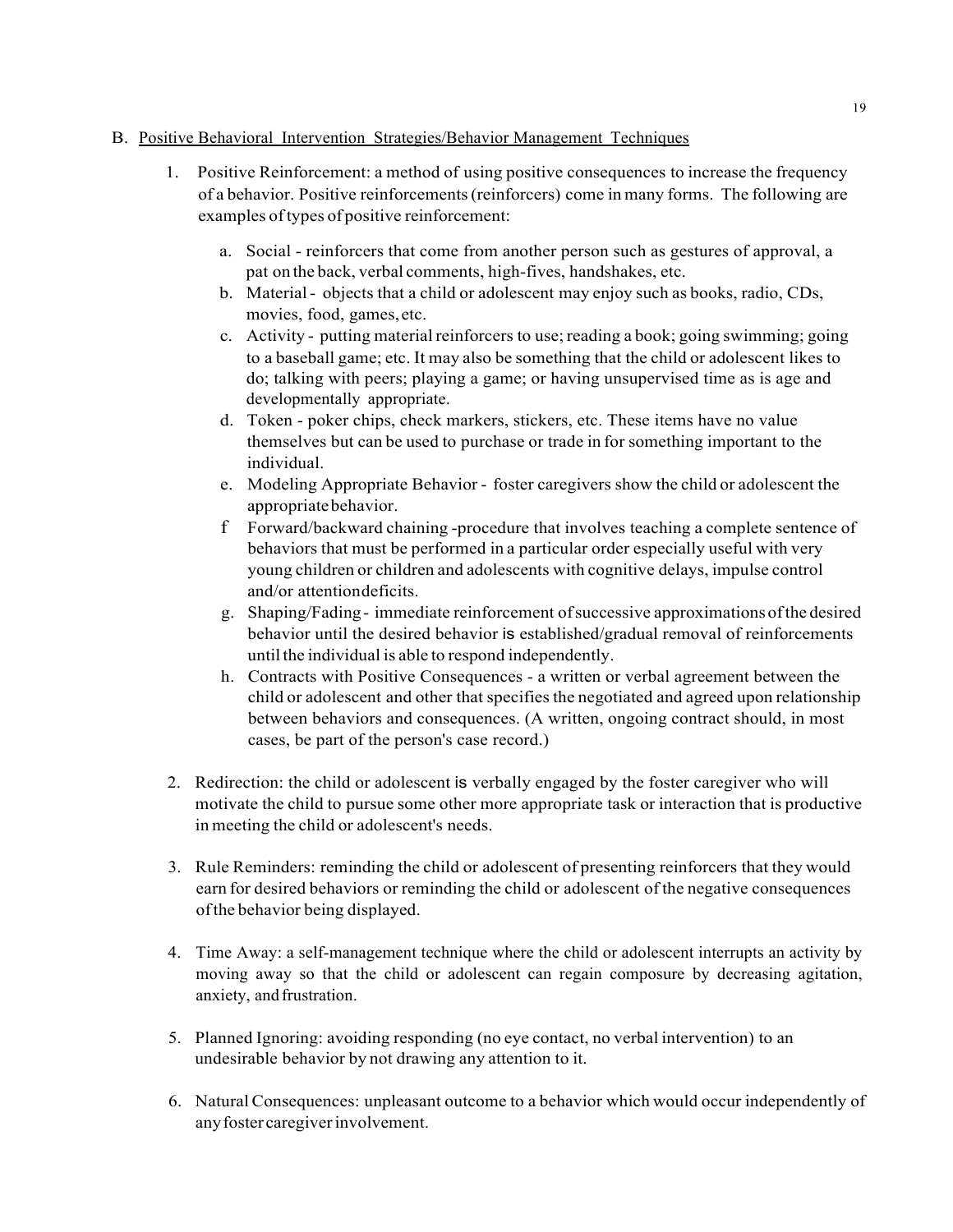- 7. Simple Reprimands: non-abusive verbal or gestural cues which indicate that a behavior which has just occurred is undesirable and should not occur again (i.e., no, frown, head nod, etc.)
- 8. Blocking Inappropriate Behavior: requesting a child or adolescent to move away from an item that they may be about to throw, or removing the item before it isthrown.
- 9. Proximity Control: moving closer to a child or adolescent whose behavior is disturbing or as increased energy, hyperactivity, anxiety, etc. is apparent to prevent inappropriate actions.
- 10. Prompted Relaxation: a verbal or gestural prompt that cues a child or adolescent to display a relaxed behavior that will replace the agitated, disruptive, or destructive behavior.
- 11. Self-Monitoring: a child or adolescent may be encouraged to track his/her behavior and evaluate if their behavior is getting them what they want and/or need. A child or adolescent may be encouraged to keep a personal journal in order to track behaviors throughout the day. The child or adolescent will be encouraged to explore his/her feelings during these specific behaviors.
- 12. Critical Problem-Solving: a child or adolescent may be encouraged to objectively evaluate the problem while exploring possible solutions as well as outcomes. The child or adolescent will be encouraged to evaluate the impact of his/her behaviors on others.
- 13. Conflict Resolution: the child or adolescent will be encouraged to explore appropriate methods of resolving conflict. The foster caregiver will role model and provide alternative scenarios that are more likely to assist the child inmeeting his/her needs.
- 14. De-escalation strategies: engaging the child or adolescent in alternative behavior techniques designed toward diverting the child's attention from the immediate problem in order to help calm the child or adolescent down. The foster caregiver may use thought-stopping techniques, prompted relaxation, redirection, and Para verbal communication skills (monitoring tone, volume and cadence (pace) of speech). The child or adolescent may be encouraged to verbally express his/her feelings while exploring a resolution to the conflict.
- C. Restrictive Behavior Interventions,Aversive Procedures and Prohibited Interventions Proactive behavioral intervention strategies and positive intervention strategies should always be attempted before restrictive behavior intervention procedures are implemented to reduce inappropriate or undesirable behaviors. **Northeast Ohio Adoption Services strictly prohibits major aversive behavioral interventions (i.e., physical, prone, mechanical or chemical restraint and isolation/seclusion) and stresses the importance of adhering to ODJFS discipline standards and ODJFS children's rights.**
	- 1. Restrictions a child or adolescent may be restricted from extracurricular activities or positive reinforcers when positive management techniques have not had a positive impact upon the child's behavior, however, not for prolonged or excessive periods as defined by the agency to be no longer than five (5) days unless approved by the treatment team leader. Restrictions are not to interfere with child or adolescent's right to visit or communicate with the foster child's family, legal guardian or be used as a means to deny physical and/or therapeutic outlets as contained in the child or adolescent's service plan and/or contribute to stabilization of the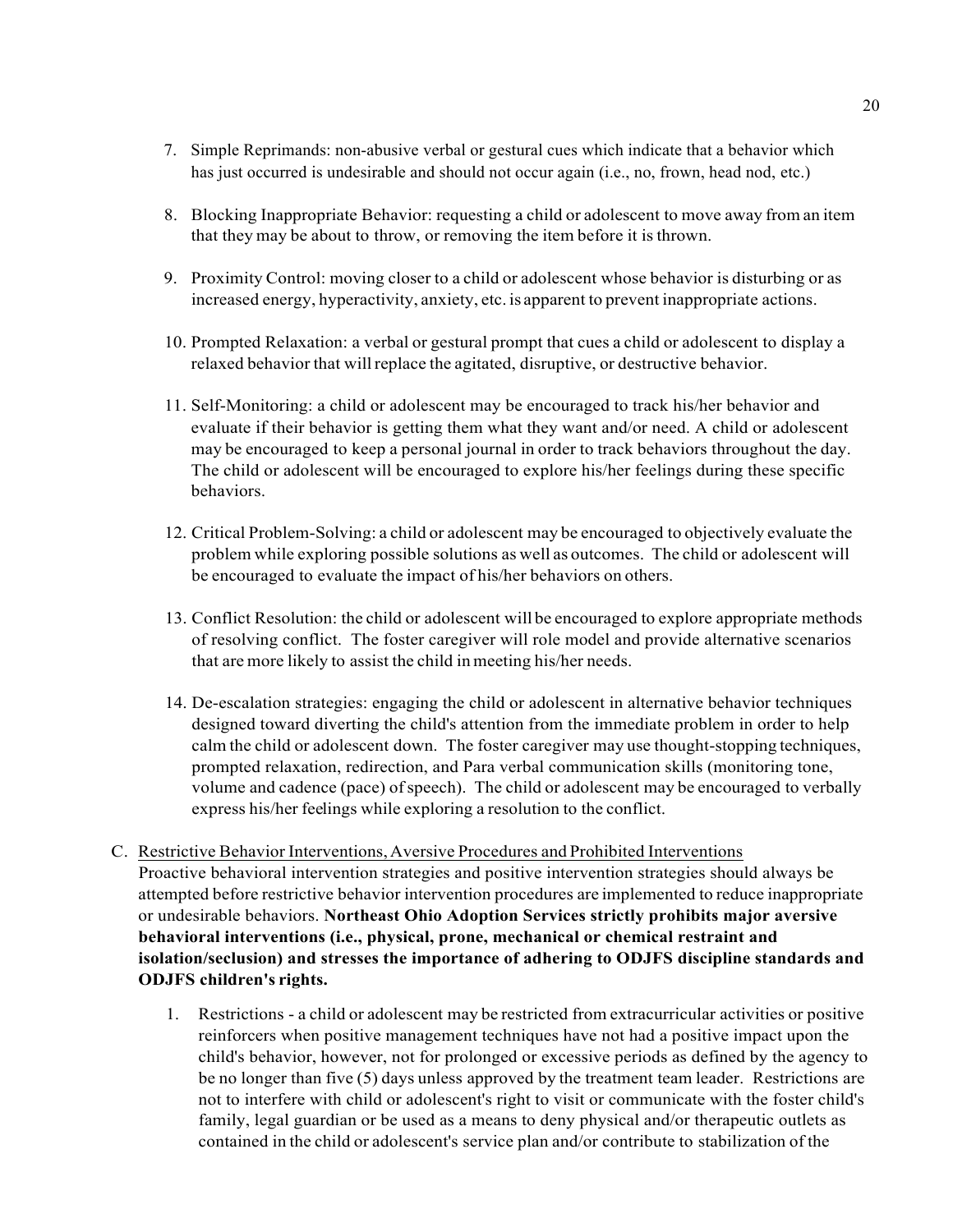child or adolescent's behavior. The length of the restriction should be taken into consideration such factors as the child's age, developmental level, cognitive functioning, the frequency of the inappropriate behavior (i.e., a first offense versus a serious pattern of behaviors), and the intensity of the individual episode (i.e., a five minute outburst versus an entire day of disruption).

- 2. Time Out a child or adolescent may be asked by the foster caregiver to remove him/herself from a situation to spend a designated amount of time in a designated space until the situation has returned to a calm state. When time-out is used by the foster caregiver the child or adolescent will usually be asked to leave the room, although other occupants, if applicable, could vacate the room thereby creating space for the child or adolescent. The child or adolescent may be asked to take a seat in another room or retire to his/her bedroom for a designated period of time. The amount of time that a child spends in time-out varies and depends upon the ability of the child to calm down and check his/her own behavior as well as age, developmental abilities, cognitive limitations or disabilities. A time-out generally can last up to fifteen minutes (industry standard is one minute per year of age) and under no circumstances will the child or adolescent be physically forced into time-out or physically prevented from leaving timeout. The child or adolescent will be monitored during this time-out period by the foster caregiver.
- 3. Blocking- defined as preventing a strike by removing the target (moving out of the way) or deflecting the weapon by placing an object between the weapon and the target.
- 4. Physical Restraints defined as "hands-on" method that is used to control an identified behavior by restricting the movement or function of a child or adolescent's head, neck, torso, one or more limbs, or entire body, using sufficient force to cause the possibility of injury. **Northeast Ohio Adoption Services strictly prohibits the use of physical restraints by foster caregivers.**
- 5. Mechanical Restraints defined as a device that restricts a child or adolescent's movement or function applied for purposed of behavior support, including a device used in any vehicle, except a seat belt of a type found in ordinary passenger vehicles or an age appropriate child safety seat or developmentally and/or medically required device such as a wheel chair. **Northeast Ohio Adoption Services strictly prohibits the use of mechanical restraint by foster caregivers with the exception of the above.**
- 6. Chemical Restraints defined as a medication for the purpose of modifying, diminishing, controlling, or altering a specific behavior. **Northeast Ohio Adoption Services strictly prohibits the use of chemical restraints by a foster caregiver.** However, chemical restraint does not include medications prescribed and supervised by a licensed physician for the treatment of a diagnosed disorder as found in the current version of the American Psychiatric Association's "Diagnostic and Statistical Manual" or medications prescribed for the treatment of a seizure disorder.
- 7. Isolation defined as the involuntarily confinement of a child or adolescent alone in a room where the person is physically prevented from leaving. **Northeast Ohio Adoption Services strictly prohibits the use of isolation by foster caregivers.**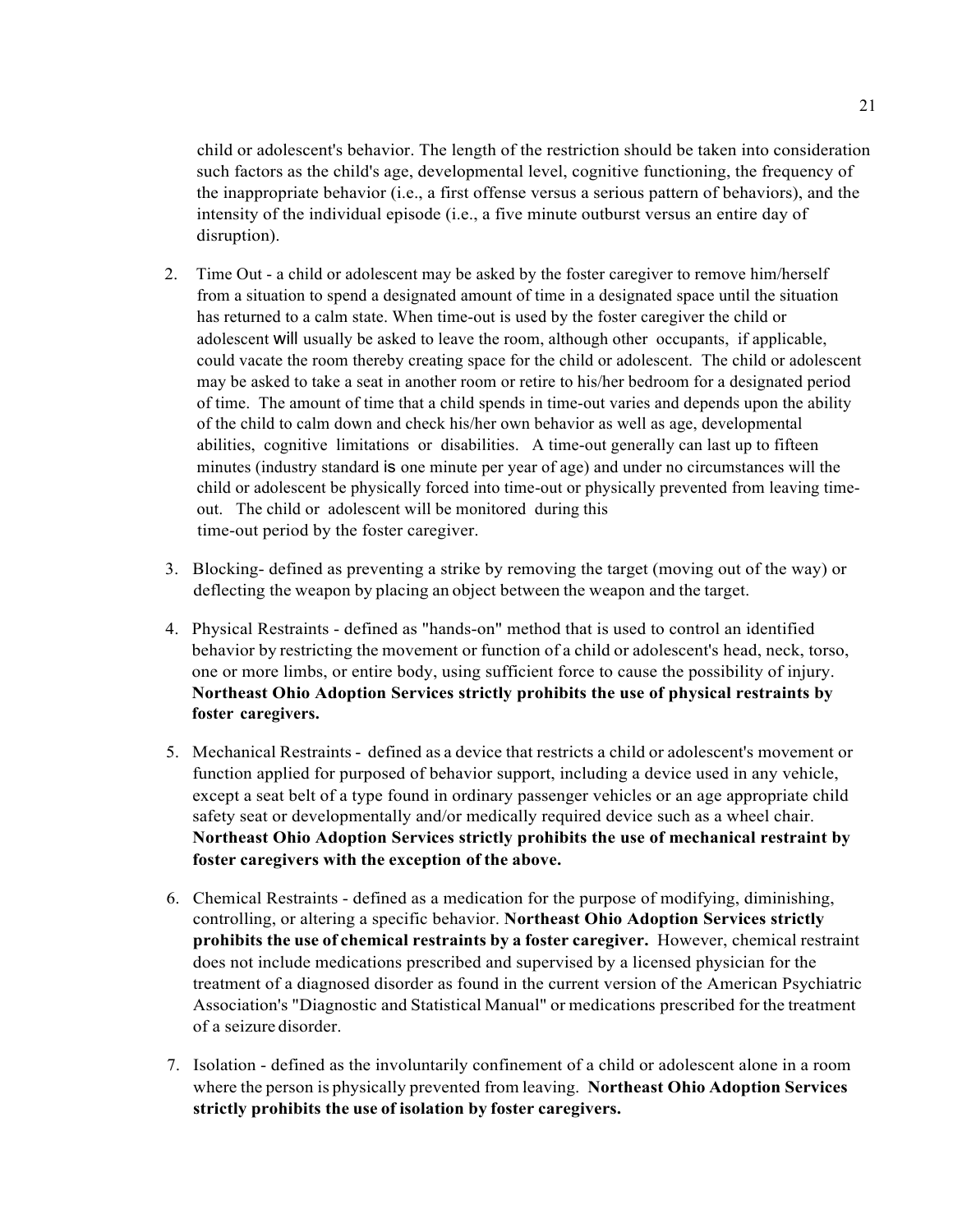# D. Contraindicators

When caring for a child or adolescent who has been identified as having disabilities, the individual behavior management plan will address both the cognitive and/or physical limitations unique to the child or adolescent and list any contraindicators to the use of specific behavioral interventions as applicable. Examples of contraindicators consistent with the needs of children with disabilities may include the following:

- 1. History of physical or sexual abuse age/gender/ethnicity/race of perpetrator.
- 2. History of types of abuse which could be triggered by a time-out request-i.e., having been locked in a closet orroom.
- 3. Developmental or cognitive delays which would impair the child or adolescent's ability to comply with a behavioral contract.
	- 4. Medical conditions which are present, but not imminently life threatening (obesity, asthma, pregnancy, cardiac conditions, medication side effects, etc.).
	- 5. The previous placement history of the child (AWOLS, disciplinary problems, etc.).
- 6. History of psychological issues, diagnosis, and associated behaviors.
	- 7. The nature, patterns, and number of complaints or adjudicated felonies against the child.
- E. Personnel Credentials

The NOAS Behavior Intervention Policy was developed/designed by the agency's Associate Director, LISW; Director of Permanency Planning (Treatment Team Leader Supervisor), LISW; Director of Quality Assurance, LISW; and a Permanency Planning Specialist (Treatment Team Leader), LSW. The NOAS Behavior Intervention Policy was approved by the agency's Executive Director and by the Northeast Ohio Adoption Services Board of Trustees. The NOAS Behavior Intervention Policy will be implemented by the agency's certified treatment foster caregivers and will be monitored/supervised by the agency's treatment team leaders and the treatment team leader supervisor.

# **Grievance Procedure**

Grievances arising between foster caregivers and the agency will be resolved in the following manner:

- A. The foster caregivers must first discuss the grievance with the agency permanency planning specialist assigned to work withthem.
- B. If the grievance is not resolved to the satisfaction of the involved parties, the foster caregiver may submit the grievance to the next higher level within the organization (director of permanency planning). A meeting to discuss the grievance will be scheduled within five  $(5)$  working days.
- C. If the grievance is not resolved at this level, it may be submitted, in writing, to the executive director for resolution. The grievance will be heard in a meeting within five (5) working days, and a response given in writing to the foster caregivers. The decision of the executive director shall be final.

# **Sharing and Transfer of a Foster Home**

A. Sharing of a FosterHome:

Prior to an agency sharing the use of a foster home that has been recommended for certification by another agency, the agency wishing to use the home shall obtain a written agreement signed by the recommending agency stating how the home is to be used and that all parties affected by the agreement approve of it. The recommending agency shall provide a copy of the agreement to the foster caregiver(s) and all agencies currently using the home.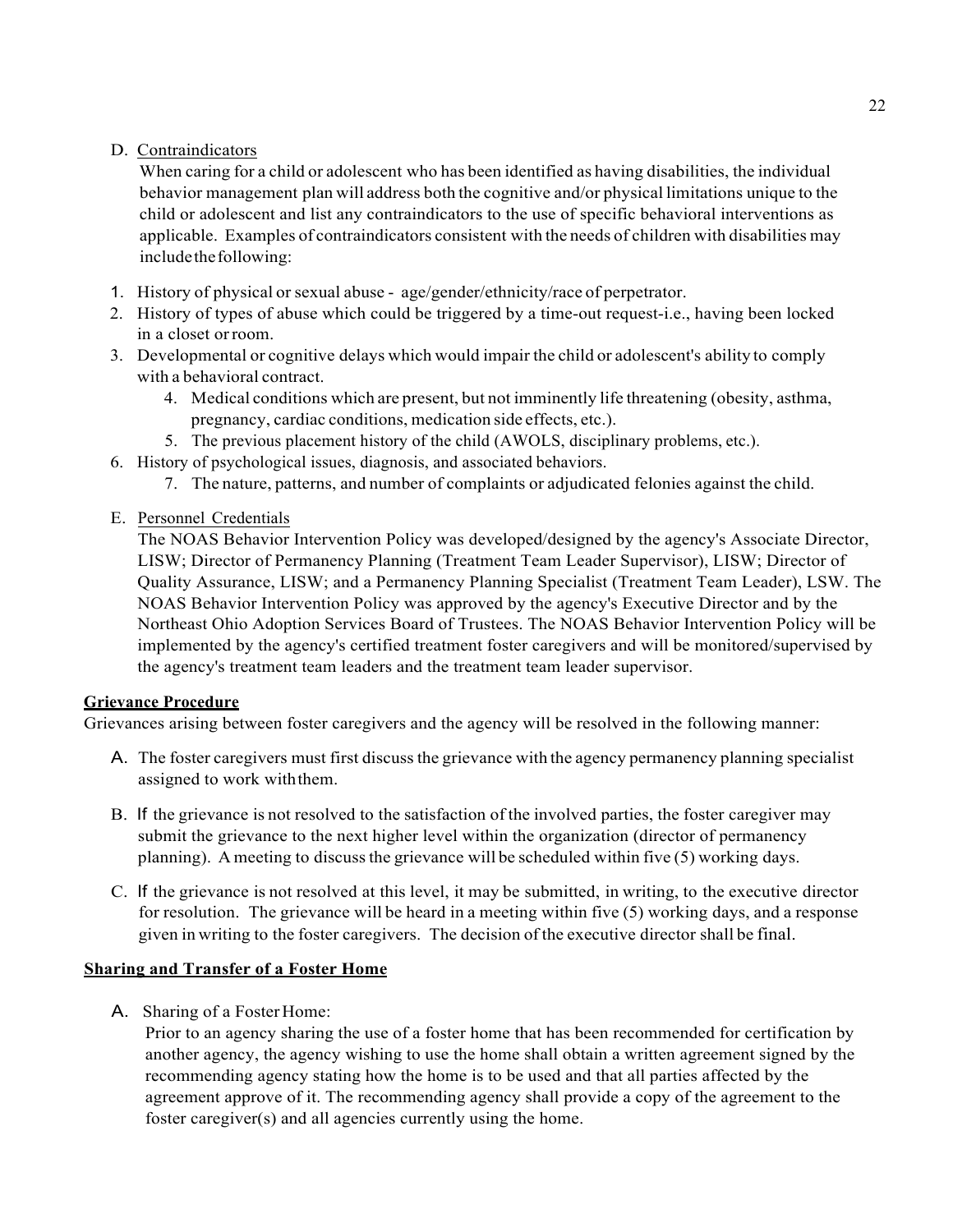## B. Transfer of a Foster Home:

Anagency shall not solicit homestudies or transfers from other agencies for the purpose of locating a family of a specific race, color or national origin.

Pursuant to the transfer conditions listed throughout this rule, a foster home shall only be considered for a transfer to another agency that recommends foster homes of the type that the caregiver is qualified to provide. If a transfer is approved for a foster caregiver certified to operate a specialized foster home to an agency that does not operate a specialized foster home program, the caregiver shall agree that upon execution of the transfer, the foster home designation will be identified as a family foster home.

An agency shall consider a transfer request of a foster home from another agency only if the foster caregiver has been certified with the recommending agency for a minimum of one year. A foster caregiver shall not transfer more than once during a certification period. Exceptions to these limitations may be made if a foster caregiver has relocated to a county not served by the foster caregiver's recommending agency, if the foster caregiver's recommending agency ceasesto recommend foster homes for certification to the Ohio department of job and family services (ODJFS) or ceases to recommend the type of foster home that the caregiver is currently certified to provide or if both the sending and receiving agency agree to the transfer of the foster home.

Upon receipt of a written request from a foster caregiver who expresses a desire to transfer from their current recommending agency, a receiving agency shall make a determination whether to further consider the transfer request. If the receiving agency decides to continue the review of the transfer, the receiving agency shall notify the foster caregiver's current recommending agency in writing to inform them of the transfer request and to request a complete copy of the caregiver's foster home record, with the exception of references and criminal background checks. The receiving agency shall only accept documentation located in the foster home record from the recommending agency. The records shall not be accepted directly from the foster caregiver or other individual. A caregiver may provide other information to the receiving agency that the caregiver considers to be relevant.

Upon receipt of the transfer request from the receiving agency:

- If the recommending agency has previously made a decision not to place any additional children in the foster caregiver's home, it shall inform the receiving agency of this decision and the reason why this decision was made. If the receiving agency still wishes to proceed with exploring the transfer request, it shall notify the recommending agency in writing.
- The recommending agency shall ensure that a signed release of information has been obtained from the foster caregiver authorizing release of the record. The release may be initiated by either agency or the foster caregiver.
- While the transfer request is pending, the recommending agency shall continue to work with the foster caregiver as it does with all other foster caregivers associated with the agency. The recommending agency shall continue to provide the caregiver with notification of training events needed pursuant to the foster caregiver's needs assessment and continuing training plan. The recommending agency shall allow the foster caregiver to attend any such events and shall continue to meet with the caregiver regarding the care of any child placed in the home.

Within fifteen working days of receipt of the signed release of information and any applicable copying fee, the recommending agency shall forward a complete copy of the foster home record to the receiving agency, with the exception ofreferences and criminal background checks. The record shall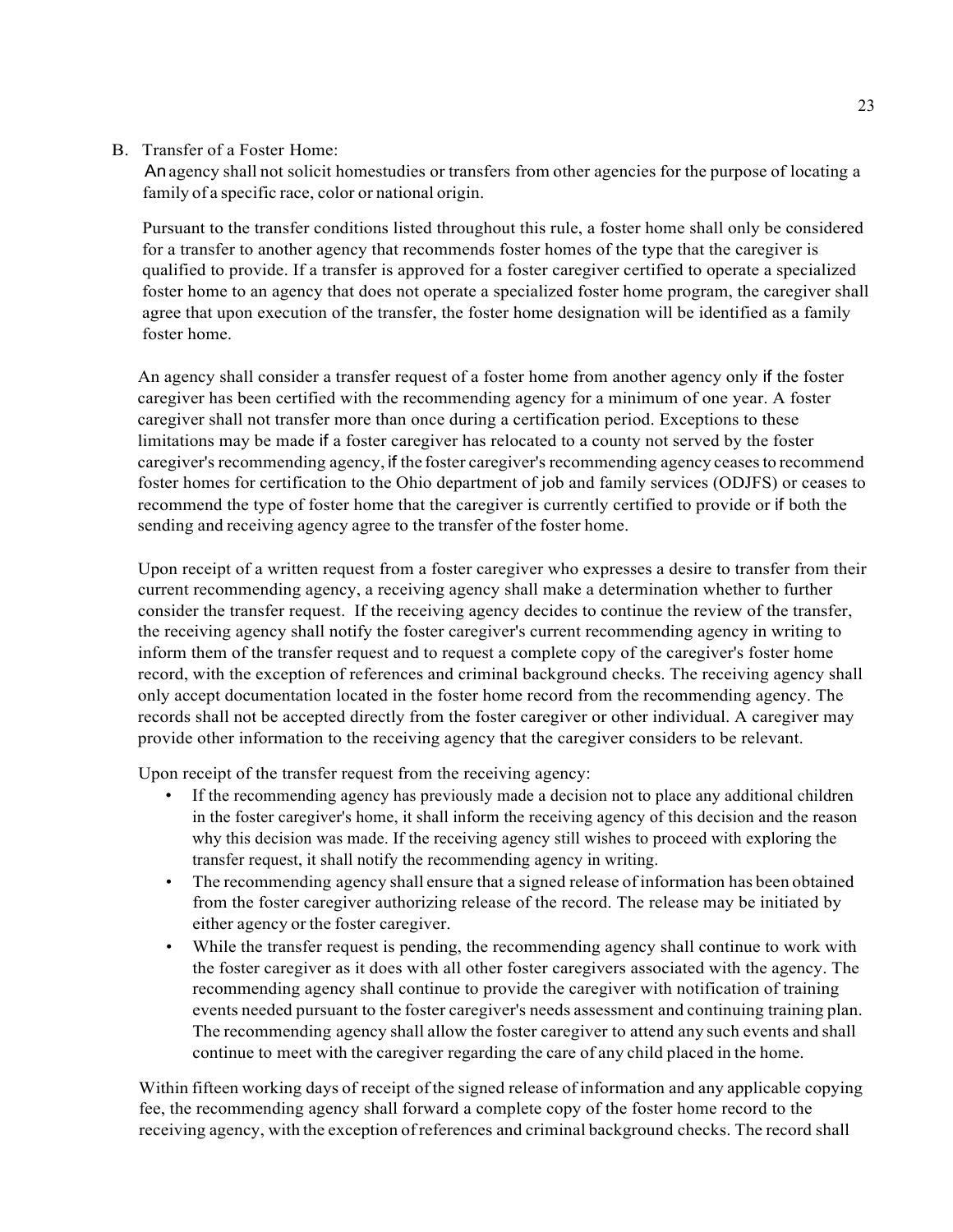be sent electronically, by certified mail, return receipt requested, or hand delivered by agency staff. If records are hand delivered, the recommending agency shall be provided with a receipt showing the date the records were delivered to the receiving agency. The receiving agency shall also document the date the record was received. The record shall include the following:

- The most recent initial homestudy and all homestudy recertifications.
- The most recent report of the alleged perpetrator search of child abuse and neglect information fromthe statewide automated child welfare information system(SACWIS).
- Trainingrecords.
- Fire inspectionreports.
- Safetyaudits.
- Medical reports.
- Foster home exit interviews.
- Complaint orrule noncompliance investigations and any applicable corrective action plans. If there are any outstanding investigations or corrective action plans that have not been fully completed or implemented, the recommending agency shall notify the receiving agency ofthe nature ofthose investigations and corrective action plans.

Upon receipt of the foster caregiver's records, the receiving agency shall assign an assessor to review the information received and conduct an assessment of the transfer request. In addition to reviewing the recommending agency's records and any information provided by the caregiver, the assessor shall:

- Contact staff from the current recommending agency and the caregiver to determine the reasons why the request to transfer is being made at this time.
- Determine if there are foster children in the home, and, if so, identify the agency with custody ofthe child(ren).
- Make at least one visit to the foster home and conduct a face-to-face interview with each foster caregiver and all other household members over the age of four.
- Receive three new personal references for the foster caregiver(s) from persons who are unrelated to the caregiver(s) and do not live in the foster home.
- Receive new references from all adult children of the caregiver(s). If the adult children are unable or unwilling to provide a reference this shall be assessed during the transfer process and documented in the caregiverrecord.
- Conduct a new criminal records check for all persons subject to a criminal records check residing in the foster home. Results shall be obtained, reviewed and approved prior to accepting the transferrequest.
- Complete a new safety audit of the foster home on the JFS 01348 "Safety Audit" (rev. 12/2014) to ensure the home meets all current safety requirements for foster homes.

If the record indicates that there are outstanding investigations or corrective action plans that have not been fully implemented, the assessor shall not recommend acceptance of the transfer unless the assessor is satisfied that any outstanding investigations or plans are not material to the request to transfer the home and do not jeopardize the safety of any children who are or may be placed in the home.

If there are foster children currently placed in the home, all custodial agencies must approve of the transfer of the foster home, as evidenced by the custodial agency signature(s) on the JFS 01334 "Notification of Transfer of a Foster Home". If the custodial agency does not agree to the transfer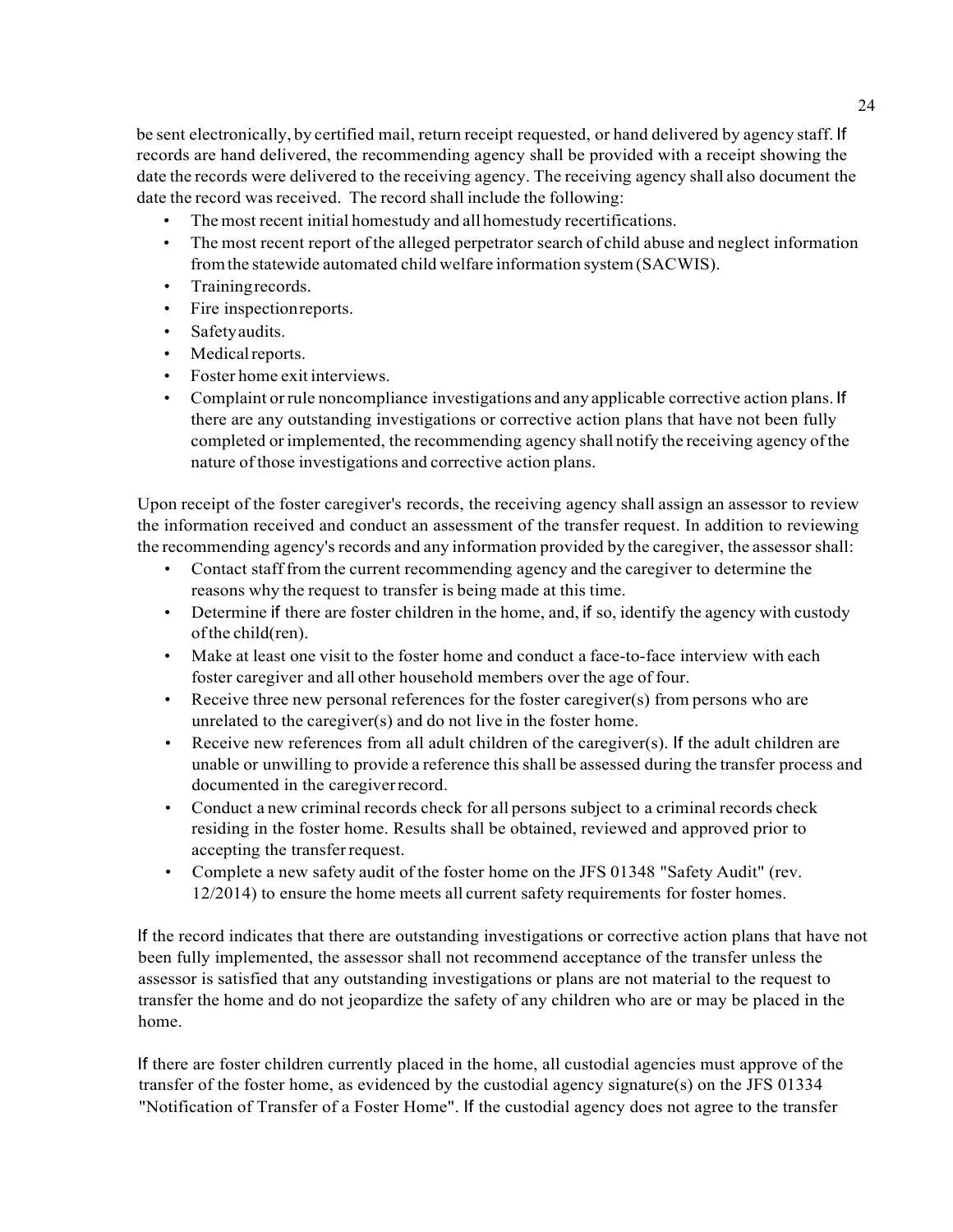while a child in its custody is placed in the home, the transfer shall not take place until that child is no longer placed in the home. No child shall be removed from a foster caregiver's home solely because the caregiver has requested a transfer from one agency to another.

If a transfer request of a foster home is pending within ninety days immediately prior to the expiration ofthe certificate, the current recommending agency and the receiving agency may determine through mutual agreement which agency will conduct the recertification of the foster home. If there is no agreement between the agencies, the current recommending agency shallbe responsible for completing the recertification of the home. The assessor shall complete the transfer assessment within sixty days of the date the complete record was received from the current recommending agency. If the transfer assessment cannot be completed in that timeframe, the assessor shall document the reason(s) in the record.

Upon the completion of the assessment, the assessor shall make a final recommendation regarding the transfer and document that decision in the receiving agency's record. Written notice of the decision shall be given to the foster caregiver and the recommending agency within five working days of the date the decision was made. The decision to approve or reject the transfer request rests solely with the receiving agency, subject to the approval of ODJFS and the custodial agency of any foster child(ren) placed in the home. Nothing in this rule shall be construed to require an agency to accept the transfer of a foster home from another agency. The rejection of a transfer creates no right of appeal pursuant to Chapter 119. of the Revised Code for any party of the transfer request.

If the decision is to deny the transfer request, all information contained in the copy of the caregiver's record from the current recommending agency, as well as any information gathered during the transfer assessment, including the written recommendation to deny the request, shall be maintained by the agency for at least twoyears.

If the decision is to approve the transfer request, all information contained in the copy of the caregiver's record from the current recommending agency, as well as any information gathered during the transfer assessment shall be incorporated into the receiving agency's foster care provider record. The certificate shall be effective from the date of transfer until the end of the current certification period. If the foster caregiver is upgrading the type of foster care the home will provide, the caregiver shall begin a new two-year certification span starting on the date of transfer due to the increased training requirements. The transfer of a foster home to a receiving agency hasthe effect of conferring upon the receiving agency all the duties of a recommending agency contained in Chapter 5101:2-5 of the Administrative Code. Prior to or not later than thirty days after a transfer request has been processed by ODJFS, the receiving agency shall provide an orientation to the foster caregiver of the agency's foster care policies and procedures. Upon receipt of a signed release of information form, an agency shall release a copy of a foster care homestudy to an adoption agency when the foster caregiver is being considered as an adoptive parent.

## **Foster Caregiver Liability and Responsibility**

A. Liability insurance and compensation for damages done by foster children are the responsibilityofthe agency or parent who has legal custody of the foster child.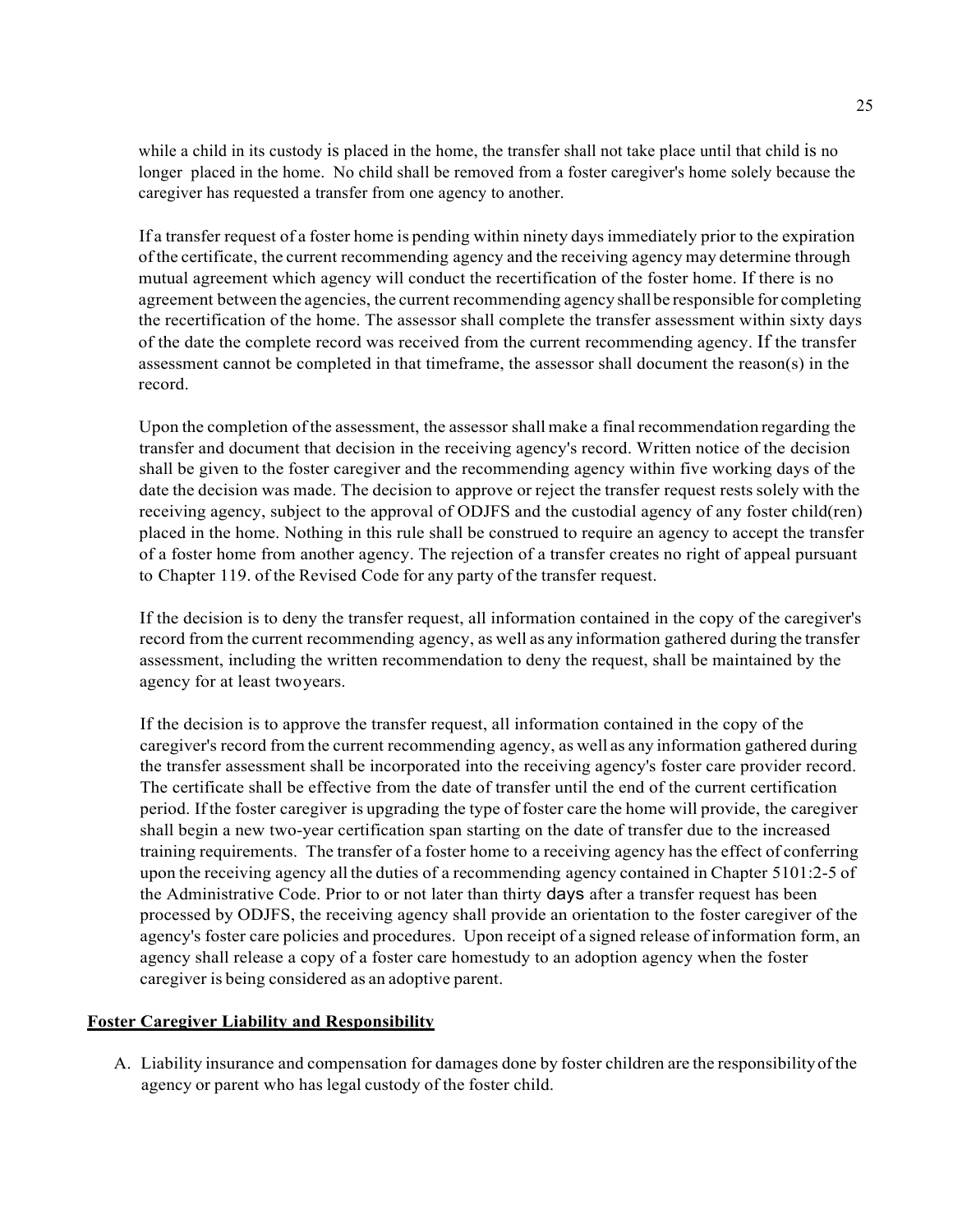- B. Legal representation, legal fees, counseling or legal advocacy for foster caregivers for matters directly related to the proper performance of their roles shall be the responsibility ofthe foster caregiver.
- C. Allegations of abuse or neglect involving a child living in a foster home will be reported to and investigated by the public children services agency in the county in which the foster family resides. NOAS will notify the custodial agency or parent of the alleged incident of abuse or neglect.
- D. A foster caregiver shall notify NOAS within one hour of gaining knowledge of a serious injury or illness involving medical treatment of a foster child, the death of a foster child, the unauthorized absence of a foster child from the home, the removal or attempted removal of a foster child from the home by any person or agency other than the placing agency or any involvement of a foster child with law enforcement authorities. NOAS will then immediately notify the child's custodial agency by phone when gaining knowledge that any of these incidents have occurred.

### **Reimbursement Policy**

### A. Rates

| 1. Day of Care Rate:      | \$30.00/Day                                                   |
|---------------------------|---------------------------------------------------------------|
| 2. Respite:               | Same as respite provider's normal day of care rate            |
| 3. Preplacement Training: | \$10.00 per hour for the first 36 hours of preplacement       |
|                           | training. This payment will be made after the foster          |
|                           | caregiver has received his/her foster care certificate.       |
| 4. Continuing Training:   | \$10.00 per hour for the first 60 hours of continuing         |
|                           | classroom training in the two-year certification span.        |
|                           | Foster caregivers will not be paid for training received from |
|                           | books, videos, etc.                                           |

## B. Requirements

Requirements which are covered in the treatment foster caregiver's per diem:

- 1. Attend cluster meetings: provide expertise and share with all other treatment foster caregivers.
- 2. Attend routine school conferences; liaison with the school and develop relationships. (Up to fourschool conferences per child per year are considered routine.)
- 3. Attend routine medical appointments; coordinate medical care. (Up to two medical appointments per child per month are considered routine.)
- 4. Attend school events; support the child's academic and social development.
- 5. Attend and participate in counseling sessions as needed. (Up to one session per child or sibling group per week is considered routine.)
- 6. Attend treatment team meetings and implement the child's service plan.
- 7. Maintain a written record of the behavior and progress towards achieving treatment goals asidentified in the child's service plan.
- 8. Attend "Individualized Education Plan" meetings at school.
- 9. Attend psychological evaluations/assessmentswhere treatment foster caregiver input is required.
- 10. Attend conferences with county agencies asrequired.
- 11. Attend an initial meeting with the child at the county agency or other meeting place.
- 12. Have contact with birth parents and adoptive parents as needed.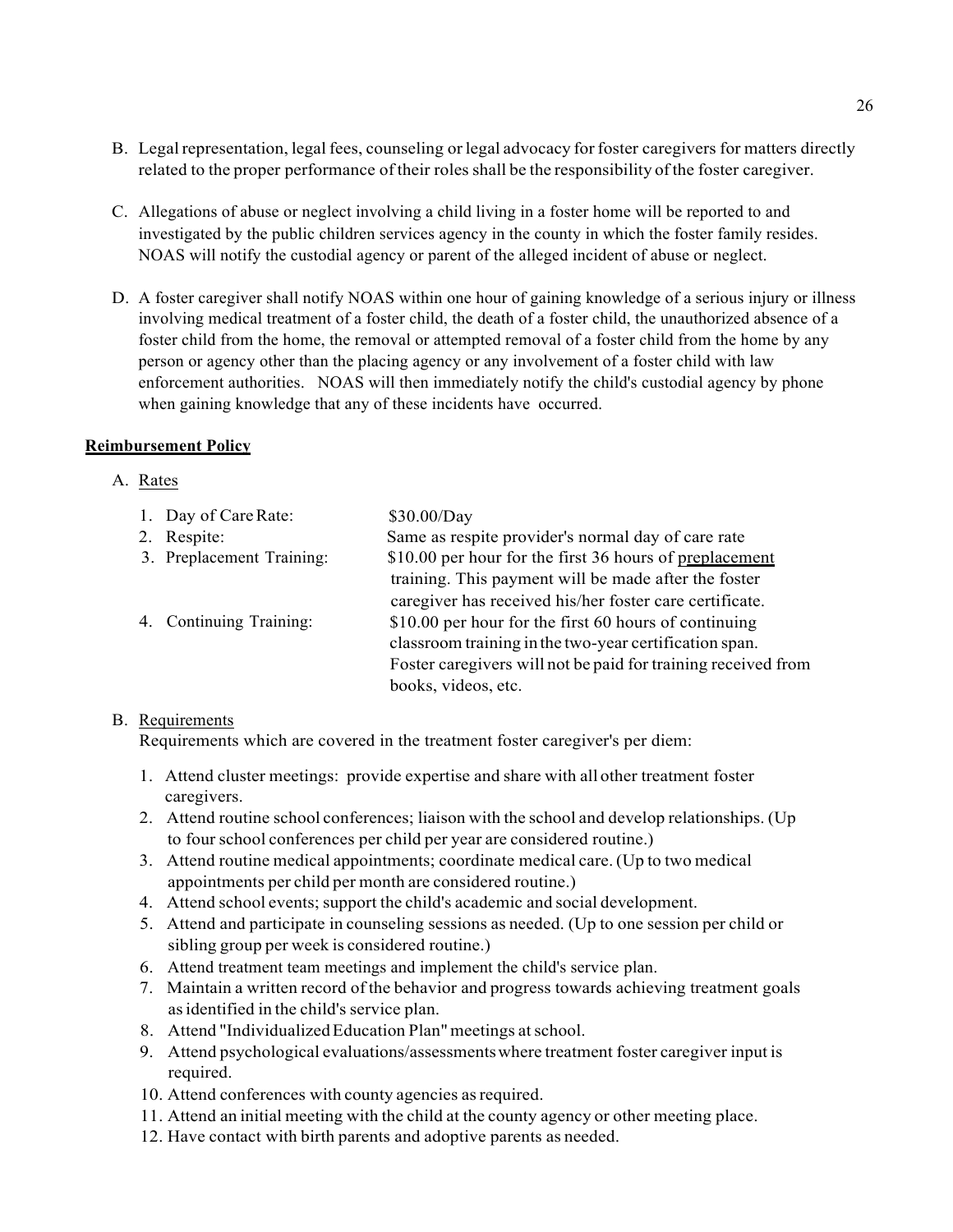## C. Treatment Foster Caregiver Pays For (Out of Per Diem)

- 1. Haircuts
- 2. Schoolsupplies (e.g., paper, pencils, scissors, erasers, etc.)
- 3. Routine mileage
- 4. Personalsupplies (e.g.,shampoo, deodorant, etc.)
- 5. Laundry, dry cleaning
- 6. Entertainment
- 7. School field trips upto \$10.00
- 8. Preparation of own home for placement (e.g., beds, well test, fire extinguishers, etc.) unless special items/equipment are needed for a child.
- D. Mileage Reimbursement

Transportation of foster children to and from school, recreational activities, church, sporting events, shopping, counseling, medical, etc. are considered part of the daily routine of any family and are not a reimbursable expense.

Mileage expenses for reunification visitation, sibling visitation, and extraordinary medical/dental/mental health appointments that are **more than 50 miles round trip** will be reimbursed at the rate of \$ 0.35 per mile. Mileage must be logged on the Northeast Ohio Adoption Services Foster Care Monthly Mileage form and submitted *no later than 60 days* after the event. Mileage submitted later than 60 days after the event, will not be reimbursed.

## E. Custodial Agency Might Pay for (Depending on Their Policy)

The following is a listing of the types of items that custodial agencies sometimes pay for (each custodial agency differs in what they pay for and in the amount they will pay):

1. School fees(e.g., lab fees, home economics fees, shop fees, etc.)

2. Senior expenses (e.g., pictures, cap & gown, classring, prom attire, etc.) 3. Field trips over  $$10$  (perhaps negotiated with the child paying part)

- 4. Camps
- 5. Clothing
- 6. Accidental damages (county agency is liable); Purposeful damages (child earns restitution)
- 7. School pictures (other than Seniors) up to \$10 per year.
- 8. Mileage beyond routine.

# F. Reimbursement forExpenses Due to Extraordinary Circumstances

Reimbursement for expenses due to extraordinary circumstances will be determined on a case- by-case basis by NOAS administration in conjunction with the county agency.

G. Birth Family Visits or Preplacement Visits for Adoption by Foster Child

Treatment foster families will receive full payment of their days of care rate for all birth family visits or preplacement visits for adoption by the foster child lasting three days or less.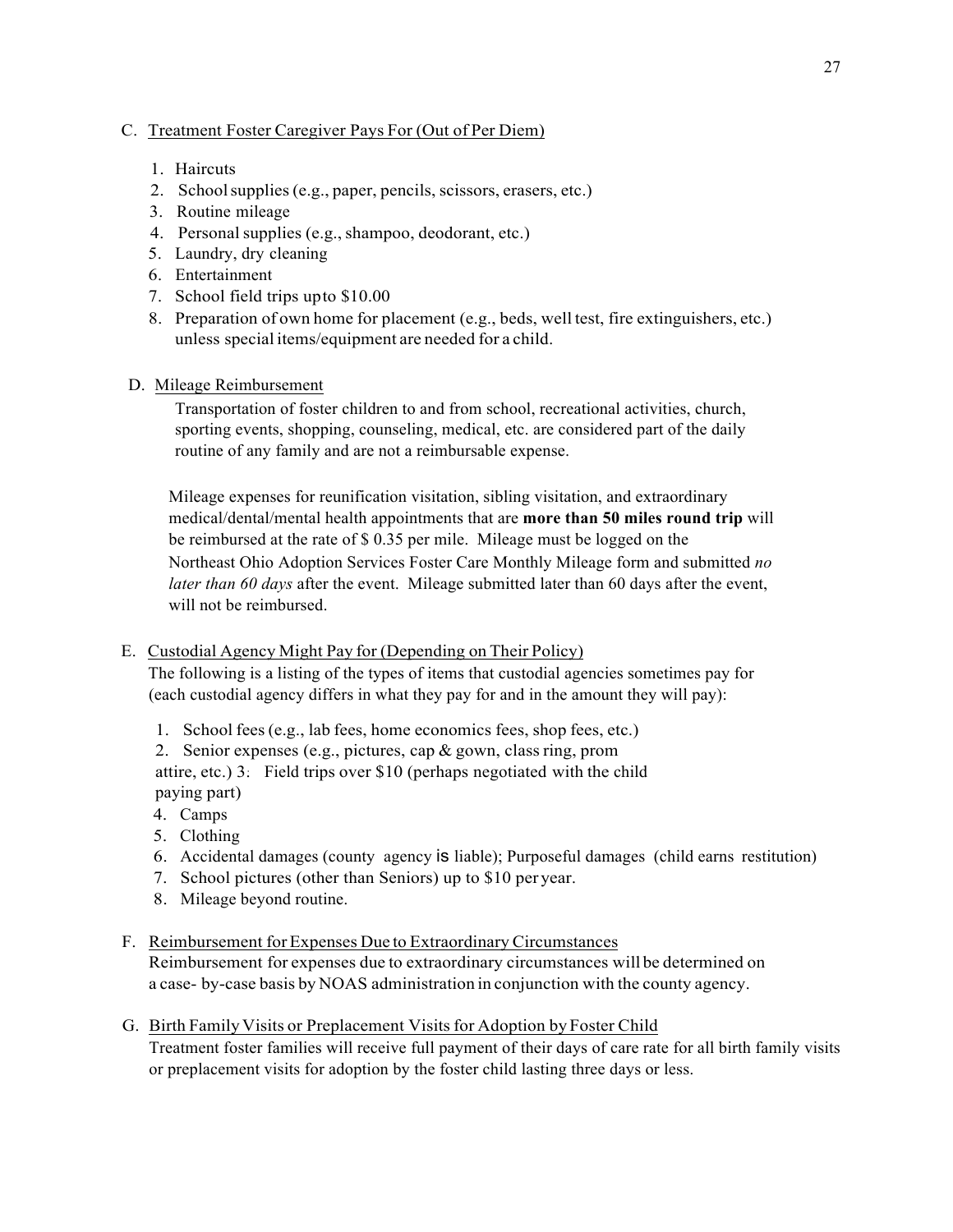### H. Runaways

When a foster child runs away, the treatment foster family will continue to receive their current day of care rate for the first 3-14 days that the child has run away if the plan is for the child to return to the treatment foster family. The number of days paid is determined by the NOAS contract with the custodial agency.

### I. Detention

When a foster child is held in a detention facility, the treatment foster family will continue to receive their current day of care rate for the first 3-14 days that the child is being held in the facility if the plan is for the child to return to the treatment foster family upon discharge. The number of days paid is determined by the NOAS contract with the custodial agency.

## J. Hospitalization

When a foster child is hospitalized, the treatment foster family will continue to receive their current day of care rate for the first 3-14 days that the child is hospitalized if the plan is for the child to return to the treatment foster family upon discharge and if the treatment foster caregiver visits the child regularly. The number of days paid is determined by the NOAS contract with the custodial agency.

It is expected that a treatment foster caregiver will visit the child in the hospital daily ifthe child is in a local hospital for medical reasons and as often as possible if the child is not in a local hospital. If the child is hospitalized for other reasons (e.g. emotionalpsychological), a treatment foster caregiver shall visit the child per the recommendations set forth in the service plan.

## **Non-Discrimination Requirements for Foster Care Placements**

NOAS abides by the JFS 01611 ''Non-discrimination Requirements for Foster Care and Adoptive Placements". A copy of the JFS 01611 is attached to this policy. Also, NOAS staff and contractors agree to abide by the Multiethnic Placement Act, 42 U.S.C. 1996(b) (1996) (MEPA) standards of conduct pursuant to rule 5101:2-33-11 of the Administrative Code. NOAS does not deny or delay any person the opportunity to become a foster or adoptive parent based on race, color, creed, religion, ethnicity, geographic location, national origin, handicap, gender, sexual orientation, gender identity, gender expression or age of the child or the parent(s). NOAS does not delay or deny the placement of a child for adoption or in foster care on the basis of race, color, creed, religion, ethnicity, national origin, handicap, gender, sexual orientation, gender identity, gender expression or age of the child or the parent(s). NOAS does not discriminate in approving or disapproving a homestudy or homestudy update on the basis of disability in violation of section 504 of the Rehabilitation Act of 1973, 29 U.S.C. 794 (7/2014) and of Title II of the Americans with Disabilities Act of 1990, 42 U.S.C. 1201 (8/1981).

# **Procedure for Complaints of Alleged Discriminatory Acts, Policies or Practices in the Foster Care Process that Involve Race, Color or National Origin (RCNO)**

NOAS will provide a written notice of the procedure for any complaints of discrimination in the foster care process that involve race, color or national origin (RCNO) to all individuals inquiring about or applying to be a foster caregiver. Such notice will be provided within seven days of the individual's first contact with the agency. Any individual may file a complaint alleging a discriminatory act, policy or practice involving RCNO in the foster care process of NOAS or the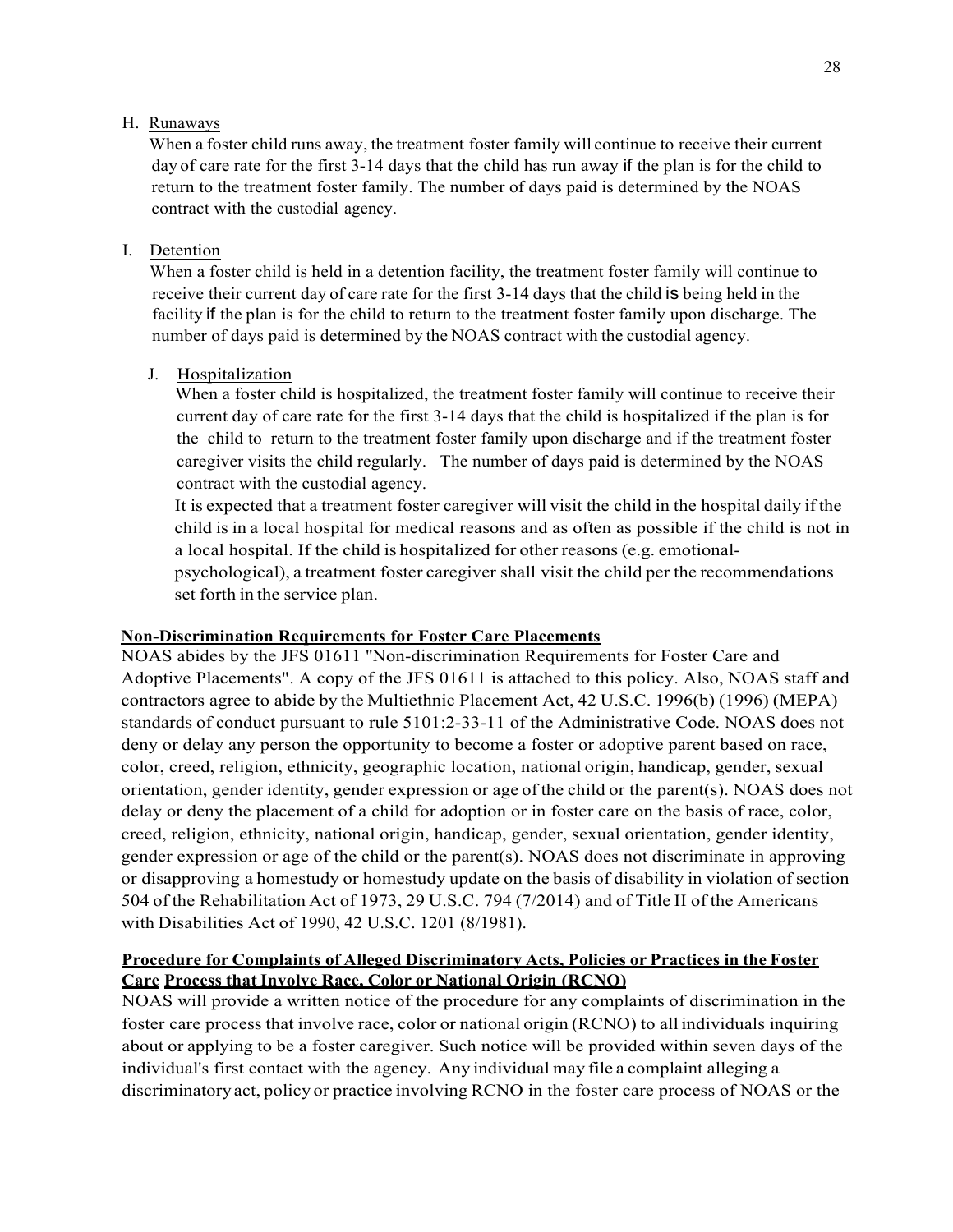Ohio Department of Job and Family Services (ODJFS). Any person, including but not limited to, an employee or former employee of NOAS or a member of a family which has sought to become a foster caregiver, may also file a complaint alleging that he or she was intimidated, threatened, coerced, discriminated against or otherwise retaliated against in some way by NOAS or by ODJFS due to the individual making a complaint, testifying, assisting, or participating in any manner in an investigation, proceeding, or hearing in connection with an allegation that NOAS or ODJFS engaged in discriminatory acts, policies, or practices as it applies in the foster care process.

The complaint procedure is as follows:

- The individual filing a complaint shall use the JFS 02333 "DiscriminationComplaint Form". A copy of the JFS 02333 is attached to this policy.
- The complaint shall be filed within two years of the date of occurrence of the alleged discriminatory act or two years from the date upon which the complainant learned or should have known of a discriminatory act, policy or practice.
- The complaint may be filed with any private noncustodial agency (PNA) including NOAS, public children services agency (PCSA), private child placing agency (PCPA), ODJFS or the United States Department of Health and Human Services(HHS), Office for Civil Rights (OCR).
- When a complaint alleging discrimination involving RCNO in the foster care process is received by a PNA, PCSA or PCPA, the agency shallforward the complaint to ODJFS within three working days of the receipt of the complaint.
- ODJFS shall notify the PNA, PCSA or PCPA that is the subject of the complaint within three days of their receipt of the complaint.

If NOAS is the subject of the complaint, it will not initiate, conduct, or run concurrent investigations surrounding the complaint or take any further action regarding the complainant or the subject ofthe complaint until the issuance of the final investigation report by ODJFS, unless approved by ODJFS. If NOAS is the subject of the complaint, it will cooperate fully with ODJFS during the course of the investigation and will submit any information requested by ODJFS not later than fourteen days from the date of the request, unless otherwise agreed upon. No person who has filed a complaint alleging a discriminatory act, policy or practice involving RCNO in the foster care process of NOAS or who has testified, assisted or participated in any manner in the investigation of a complaint will be intimidated, threatened, coerced, or retaliated against by any employee or contractor of NOAS or ODJFS.

NOAS will provide a written notice of the procedures for any of the complaints of discrimination in the foster care process that involve RCNO within thirty days of the effective date to all foster caregivers certified or in the process of certification on the effective date of this rule.

# **Forms**

NOAS uses the most current version of all ODJFS forms that are mentioned in this policy.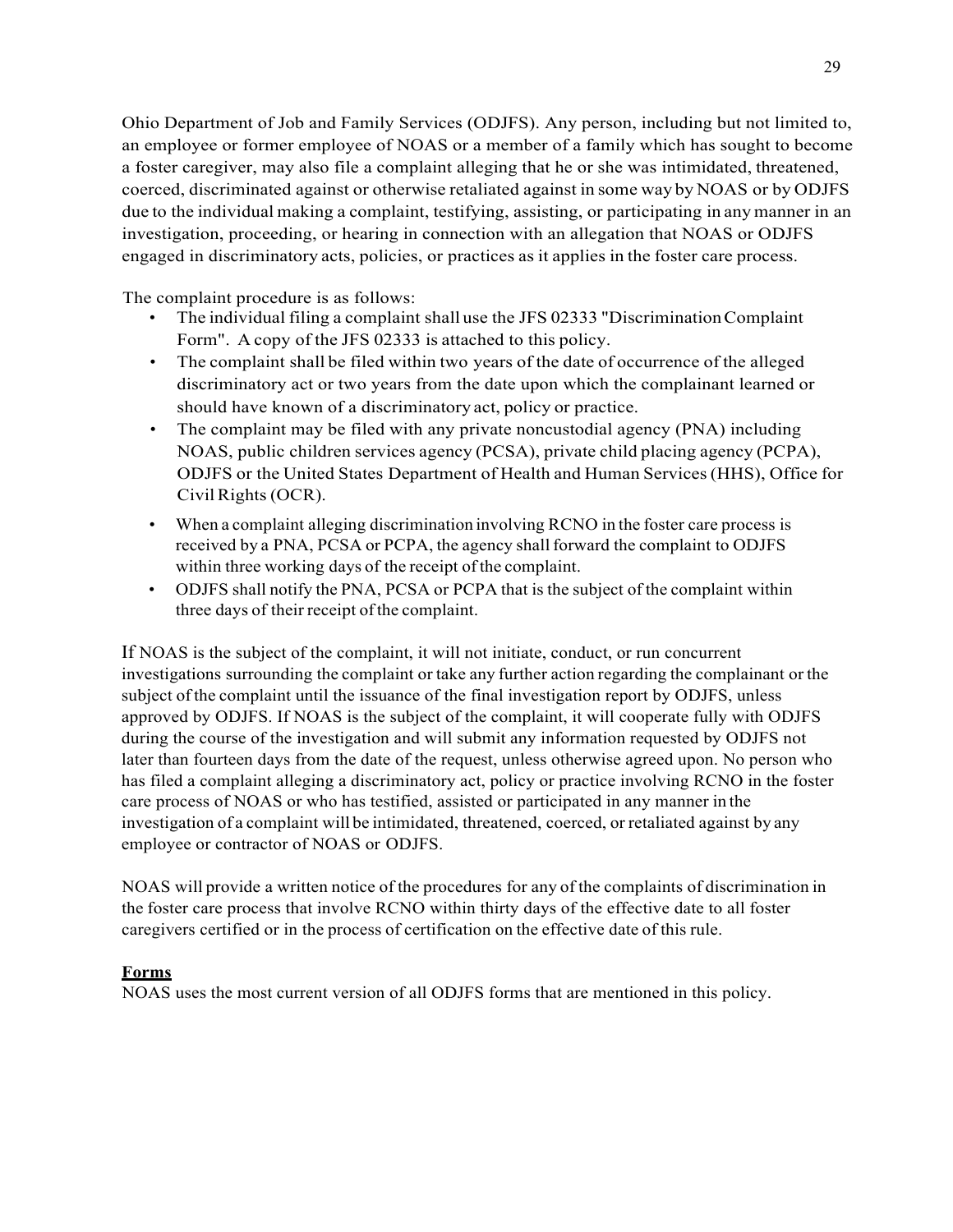#### JH/cb/3/18/03,

Approved: Board of Trustees Meeting, 3/20/03 Revised: 6/10/04; Approved: Board of Trustees Meeting, 6/10/04 Revised: 7/1/04; Approved: Board of Trustees Meeting, 7/8/04 Revised: 2/8/05; Approved: Board of Trustees Meeting, 2/10/05 Revised:  $3/1/05$ ; Approved: Board of Trustees Meeting,  $4/14/05$ Revised: 5/11/06; Approved: Board of Trustees Meeting, 5/11/06 Revised: 7/13/06; Approved: Board of Trustees Meeting, 7/13/06 Revised: 1/8/07; Approved: Board of Trustees Meeting, 1/11/07 Revised: 8/21/10; Approved: Board of Trustees Meeting, 8/21/08 Revised: 7/16/09; Approved: Board of Trustees Meeting, 7/16/09 Revised: 10/24/11; Approved: Board of Trustees Meeting, 11/17/11 Revised: 7/16/15; Approved: Board of Trustees Meeting, 7/16/15 Revised: 9/29/15; Approved: Board of Trustees Meeting, 11/19/15 Revised: 11/19/15; Approved: Board of Trustees Meeting, 11/19/15 Revised: 12/17/15; Approved: Board of Trustees Meeting, 2/25/16 Revised: 11/17/16; Approved: Board of Trustees Meeting, 11/17/16 Revised: 6/15/17; Approved: Board of Trustees Meeting, 6/15/17 Revised: 2/18/19: Approved: Board of Trustees Meeting, 2/21/19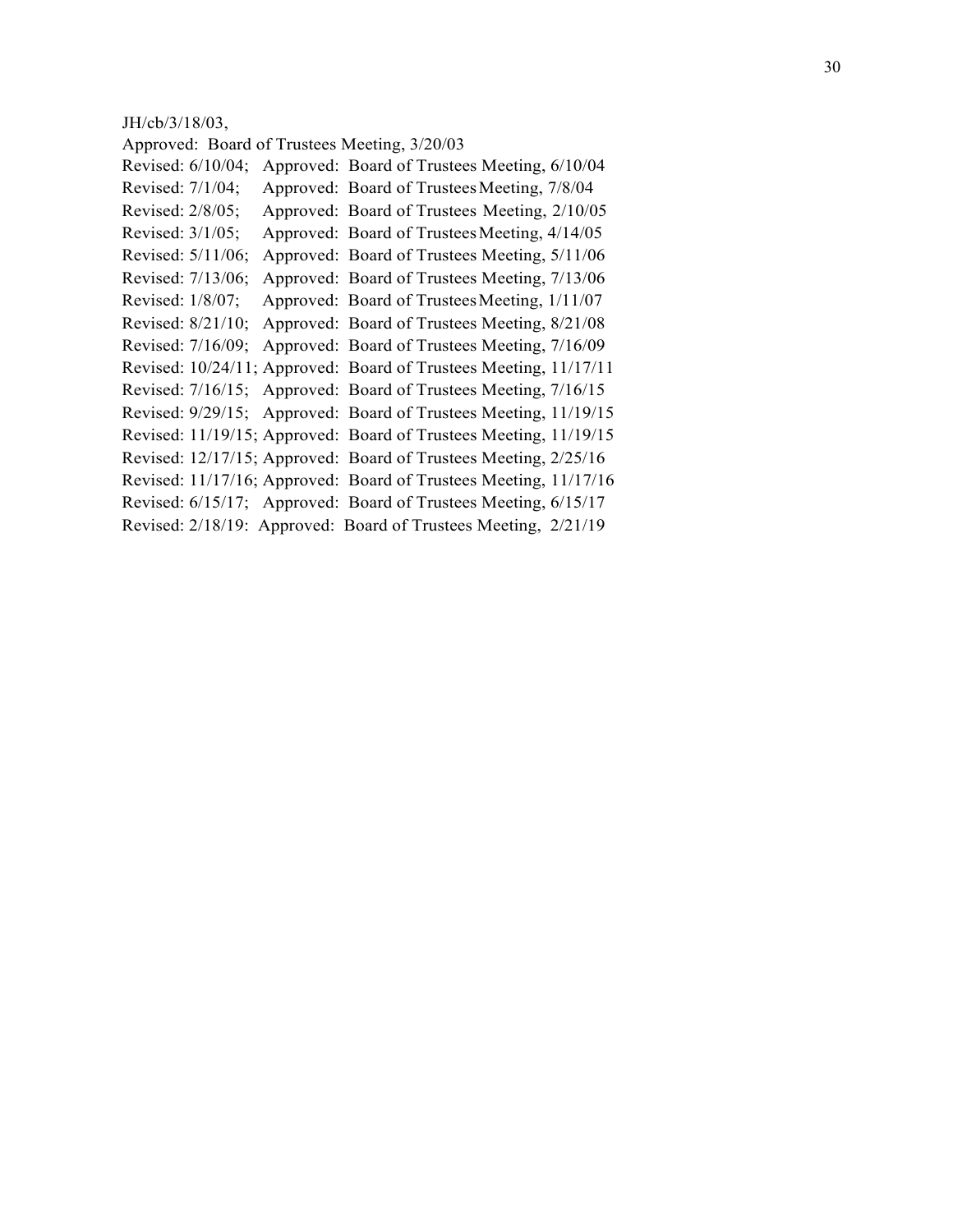#### Page 1 of 2

### APPENDIX TO "TREATMENT FOSTER CARE POLICY" Offenses Prohibited by Rule 5101:2-5-09 of the Ohio Administrative Code

#### Offenses to Animals

1. R.C. 959.13 – Cruelty to Animals

#### Homicide

- 2. R.C.  $2903.01 -$  Aggravated murder
- 3. R.C. 2903.02 Murder
- 4. R.C. 2903.03 Voluntary manslaughter
- 5. R.C. 2903.04 Involuntary manslaughter

#### Assault

- 6. R.C. 2903.11 Felonious assault
- 7. R.C.  $2903.12 -$  Aggravated assault
- 8. R.C. 2903.15 Permitting child abuse
- 9. R.C. 2903.13 Assault
- 10. R.C. 2903.16 Failing to provide for a functionally impaired person

### Menacing

- 11. R.C. 2903.21 Aggravated menacing
- 12. R.C. 2903.211 Menacing by stalking
- 13. R.C. 2903.22 Menacing

## Patient Abuse and Neglect

14. R.C. 2903.34 – Patient abuse; Neglect

#### Kidnapping and Related Offenses

- 15. R.C. 2905.01 Kidnapping
- 16. R.C. 2905.02 Abduction
- 17. R.C. 2905.04 Child stealing (as this law existed prior to July 1, 1996)
- 18. R.C. 2905.05 Criminal child enticement

#### Sex Offenses

- 19. R.C. 2907.02 Rape
- 20. R.C. 2907.03 Sexual battery
- 21. R.C. 2907.04 Unlawful sexual conduct with a minor
- 22. R.C. 2907.05 Gross sexual imposition
- 23. R.C. 2907.06 Sexual imposition
- 24. R.C. 2907.07 Importuning
- 25. R.C. 2907.08 Voyeurism
- 26. R.C. 2907.09 Public indecency
- 27. R.C. 2907.12 Felonious sexual penetration (as this former section of law existed)
- 28. R.C. 2907.21 Compelling prostitution
- 29. R.C. 2907.22 Promoting prostitution
- 30. R.C. 2907.23 Enticement or solicitation to patronize a prostitute; procurement of a prostitute for another
- 31. R.C. 2907.25 Prostitution; after a positive HIV test
- 32. R.C. 2907.31 Disseminating matter harmful to juveniles
- 33. R.C. 2907.32 Pandering obscenity
- 34. R.C. 2907.321 Pandering obscenity involving a minor
- 35. R.C. 2907.322 Pandering sexually oriented matter involving a minor
- 36. R.C. 2907.323 Illegal use of a minor in nudity-oriented material or performance